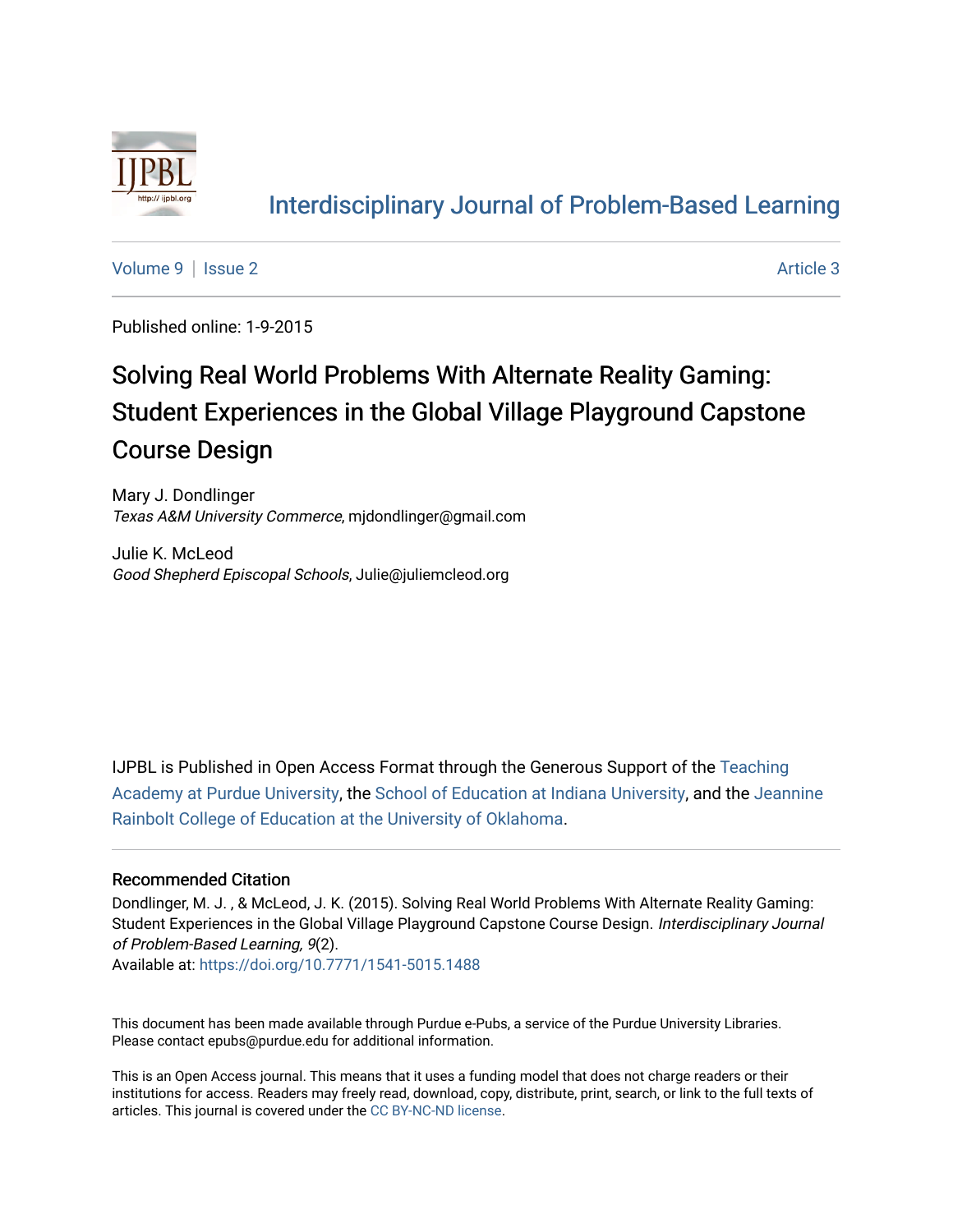# The Interdisciplinary Journal of Problem-based Learning

# **ARTICLE**

# Solving Real World Problems With Alternate Reality Gaming: Student Experiences in the Global Village Playground Capstone Course Design

# Mary Jo Dondlinger (Texas A&M University-Commerce) and Julie K. McLeod (Good Shepherd Episcopal School)

The Global Village Playground (GVP) was a capstone learning experience designed to address institutional assessment needs while providing an integrated and authentic learning experience for students aimed at fostering complex problem solving, as well as critical and creative thinking. In the GVP, students work on simulated and real-world problems as a design team tasked with developing an alternate reality game that makes an impact on the United Nations Millennium Development Goals. Researchers employed a qualitative case study approach to evaluate what aspects of this problem-based, hybrid course design students found most and least beneficial to their learning. Findings suggest strategies for designing technology-based learning environments to support complex problem solving. Specific recommendations pertain to scaffolding team-based problem solving, particularly concept development processes, interdependence among team members, and group self-organization.

Keywords: game design, learning games, problem-based learning, complex problem solving, learning by designing, scaffolding problem-solving processes

# Introduction

In the knowledge age, the need to develop in learners the higher order thinking skills that translate into real-world, complex problem-solving ability is more urgent than ever before. As early as 1991, the Secretary of Labor's Commission on Achieving Necessary Skills (1991) found that basic skills in reading, writing, and mathematics were the "irreducible minimum for anyone who wants to get even a low-skill job" but those skills were not a guarantee to either a career or access to higher education. Furthermore, data from a national survey initiated by the Association of American Colleges & Universities indicates that employers are dissatisfied with assessment test scores, grade point averages, institution ratings, and indicators of degree completion. Instead, they call for "faculty-evaluated internships and community-learning experiences" as well as "essay tests, electronic portfolios of student work, and comprehensive senior projects" which provide means for students to develop "real-world skills," as well as demonstrable products of student performance in problem-solving and readiness for the workplace (Peter D. Hart Research Associates, 2008). More specifically, the employers surveyed called for undergraduate learning experiences that foster the following:

- Engagement with big questions
- Critical and creative thinking about complex problems
- Active involvement in diverse communities and real world challenges
- Application of knowledge and skills in diverse settings and innovative ways (Peter D. Hart Research Associates, 2008)

In light of this report, the focus of instruction needs to become one that allows large-scale problem solving and compels a deliverable product that can then be evaluated by agencies outside of academia. Although employers desire these skills, learning institutions have to foster them without adding additional credit hours or courses to their programs (Safflund Institute, 2007). A means to achieving this end is through deploying instructional strategies that foster those skills in existing courses, using communications technologies, simulations, and other digital media to expand the boundaries of seat time and credit hours.

### **Learning Design Solution**

One approach is to develop a problem-based capstone experience that allows students to apply knowledge gained across a general education curriculum as they develop solutions to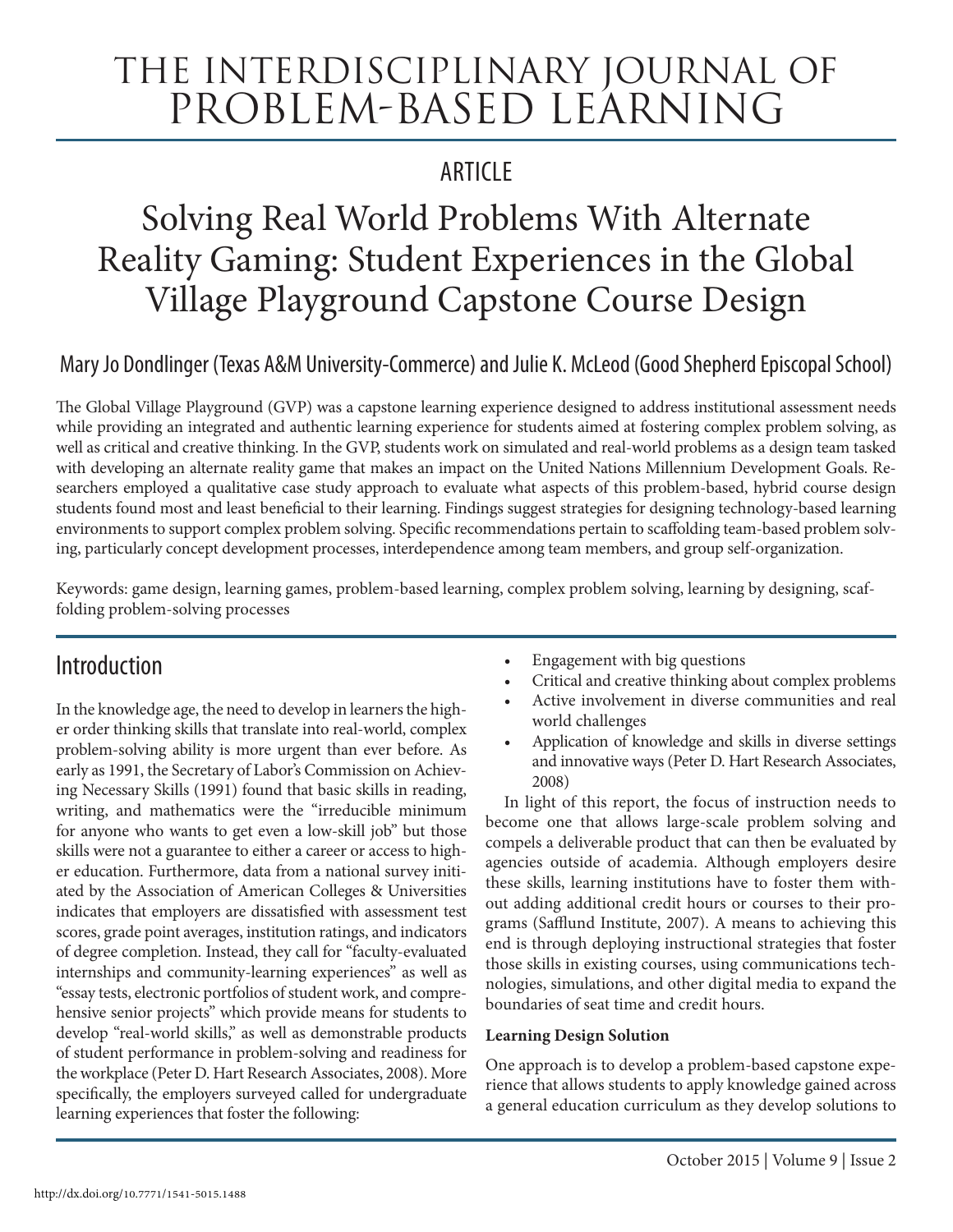complex problems in teams. The Global Village Playground (GVP) was such an experience, designed to address an institutional need to assess the general education program at a large, urban community college while providing an integrated, contextualized, and authentic learning experience for students. In the GVP, a six-credit capstone course, students work on simulated real-world problems as a design team tasked with developing an alternate reality game (AltRG) that makes an impact on the United Nations Millennium Development Goals (UN MDGs) (United Nations, 2005). This design project required students to engage with big questions, think critically and creatively about complex problems, and devise strategies to address them, central goals of a general education curriculum and essential skills in a global, knowledge-based economy, as well as the aims of using problem-based learning. It did so by simulating a work scenario in which students collaborate to create a deliverable product that meets the specifications of a client agency. Additionally, the scenario compelled students to grapple with real-world problems, such as eradicating extreme poverty and achieving universal primary education (United Nations, 2005), as well as develop skills in communicating effectively with members of small and large groups, managing a project timeline, and solving problems collaboratively.

#### **Purpose and Research Questions**

Although the GVP was designed to provide a means to evaluate the student learning outcomes for a general education program, assessment of student learning is not the purpose of this study. The effectiveness of many educational innovations is evaluated by student achievement of the learning outcomes targeted by the instructional design. This study does not ignore that precedent or its urgency. However, as Kirkpatrick (1994) points out, whether and what participants learned isn't the only consideration in evaluating instructional programs. Participant reactions, changes in behavior, and impact on an organization are also important. Thus, we focused first on evaluating participant experiences in the pilot implementation in order to identify design weaknesses and develop better scaffolds for complex problem solving prior to an evaluation of its impact on student achievement later (Wang & Hannafin, 2005). To accomplish this end, we designed a broader study that evaluated the effectiveness of the design of the GVP as a capstone experience, including learner reactions to the problem-based instructional methods; the knowledge, skills, and abilities they perceived to have gained in the course; and the issues that arise from implementing a large-scale, problem-based learning scenario as a capstone experience. Although students reported challenges with the design, their reactions to the course were predominantly favorable. They found the course activities (predominantly

student presentations, team projects and class discussions) to be effective ways to learn, and seemed to prefer learning in these ways as compared with traditional methods of instruction (Dondlinger, 2009). Moreover, students reported learning gains in vital skills and abilities such as:

- creating new knowledge from prior knowledge and current experiences in the course,
- developing understanding of people from other cultures and a new appreciation for people within their own culture who are demographically different from themselves,
- deepening awareness of the importance of being informed, self-disciplined, honest, and reliable,
- appreciating other perspectives, new technologies, and different ways of thinking, and
- growing awareness of the relationship between self and society, need to protect the planet for future generations, and to do no harm. (Dondlinger, 2012)

Both the reactions to the course and the learning gains that students reported show promise for problem-based capstone course designs. However, implementing such designs is not without its challenges and tensions.

We focus this article on reporting which aspects of the design students found beneficial and detrimental to their learning in order to provide insight on the challenges and successes of implementing technology-based learning designs intended to provide integrated capstone learning experiences that promote the development and application of complex problem solving skills. More specifically, the research questions that we address here follow:

- • What aspects of the design did students find conducive to their learning?
- What challenges or tensions arose from the design?

The research design for this study followed a qualitative case study approach to gather and analyze data collected from the students and instructors participating in the pilot implementation.

# Theoretical Foundation

The use of games to promote learning is not a new instructional strategy; however, the surge of interest in digital games stems from their ability to situate learning in complex contexts that better reflect the real world and its challenges. The GVP, however, was not a game designed for learners to play; instead, designing a game became the central problem or situated task around which learning was framed. In his recent book, *A Whole New Mind*, Daniel H. Pink (2006) argues that competitive success in the conceptual age requires a new mindset, characterized by creative thinking. While the sequential, detail- and text-oriented thinking vital to the occu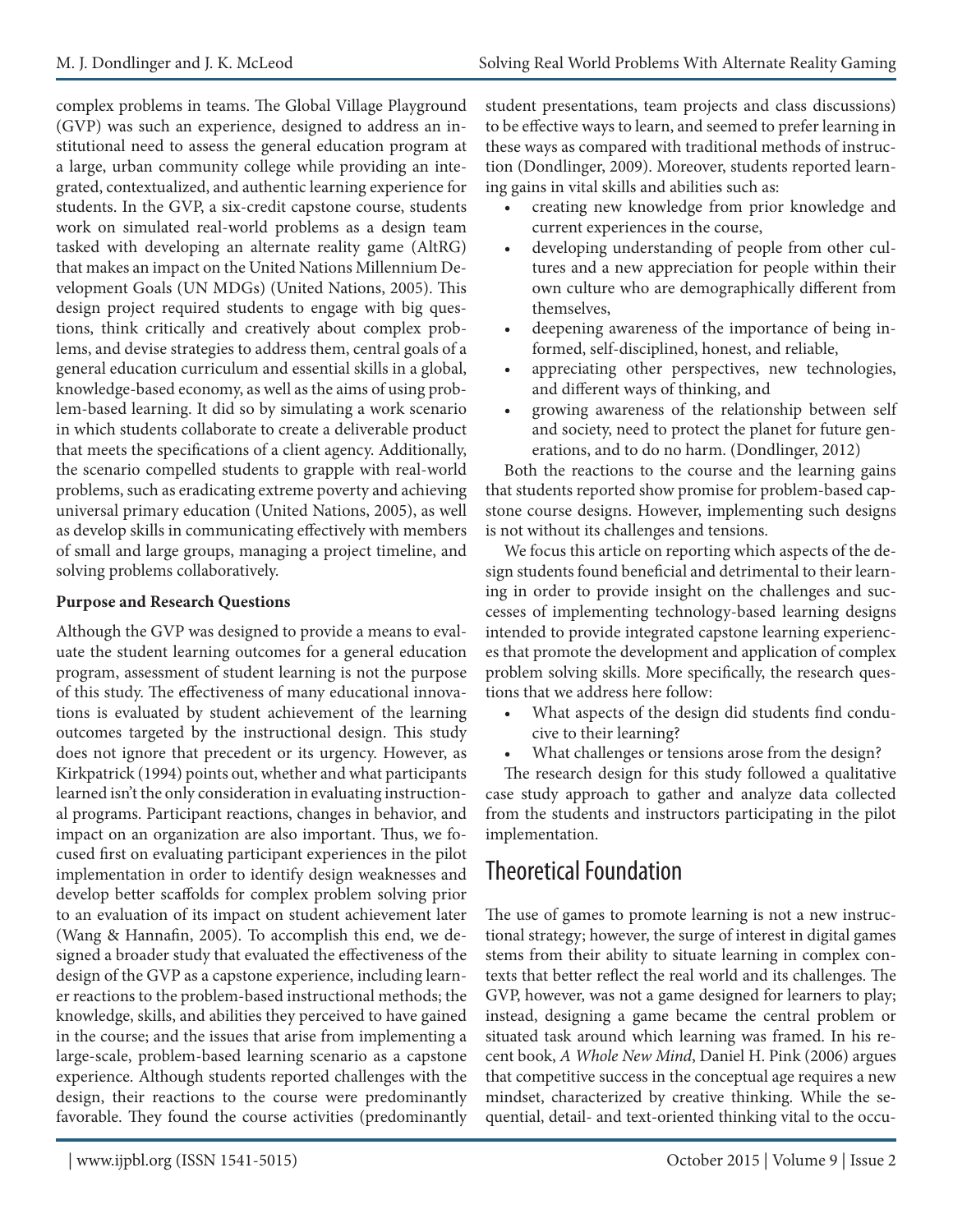pations of the information age is still important, Pink asserts that simultaneous, big picture, context-oriented thinking is requisite to success in this new age. Thus, creating a problemsolving experience wherein students engage in the process of *designing* is a potential means to foster this way of thinking.

#### **Problem-Based Learning and Games**

Derived from constructivist learning theory, the problembased learning (PBL) approach has provided a useful framework for understanding the value of games for learning. According to Savery (2006), "PBL is an instructional (and curricular) learner-centered approach that empowers learners to conduct research, integrate theory and practice, and apply knowledge and skills to develop a viable solution to a defined problem" (p. 12). The central feature of PBL environments is an authentic, ill-structured problem, which is posed to groups of learners who develop a socially negotiated problem solution (Savery & Duffy, 1995)**.** While much research surrounds the efficacy of PBL as it compares to traditional curricula, a recent study illuminates the design characteristics of PBL to successfully engage students and contribute to learning (Scott, 2014). Because this article centers on the design of a capstone course using PBL, Scott's (2014) study is of particular interest. She delineates four individual level characteristics and four team level characteristics. The individual characteristics include: (1) engagement in self-directed learning and reflection; (2) problem authenticity; (3) problem familiarity; and (4) learner characteristics. The team level characteristics include: (1) facilitator effectiveness; (2) team autonomy; (3) diversity; and (4) learning team collaboration. One of the implications Scott (2014) emphasized was the importance of designing with a multilevel framework in mind, including considerations at both the individual and team (including facilitator) levels. Consequently, we, too, found it imperative to design and analyze data representing multiple levels.

PBL has framed the designs and research of learning games for science inquiry in elementary and middle school settings that document learning gains over other, more traditional approaches to instruction (Barab et al., 2005; Ketelhut, Nelson, Clarke, & Dede, 2009; Nelson et al., 2005). PBL also provided the underlying theoretical framework for The Door, a problem-based, alternate reality game (AltRG) for a computer applications course in a postsecondary setting (Warren, Dondlinger, McLeod, & Bigenho, 2011). However, each of these problem-based learning games was designed for learners to play; in contrast, students in the GVP learned through designing a game rather than playing one. This approach was intended to more deeply engage learners in creative thinking and complex problem solving, and compel them to consider the experiences that others will have as a

result of their design decisions. Indeed, Jonassen and Hung (2008) classify "design problems" as "usually the most complex and ill structured of all problems" (p. 19) because in addition to a moderate to high degree of relational complexity, design problems also possess "all the common attributes of ill-structured problems, such as vaguely defined goals, multiple solutions, multiple solution paths, and unstated constraints" (p. 20). Although the PBL approach has been found to create a degree of cognitive and social conflict (Albanese & Mitchell, 1993; Duffy & Cunningham, 1996; Savery & Duffy, 1995), engaging learners with big questions and fostering an open, supportive environment in which learners can practice learning with and from peers while confronting authentic challenges is thought to promote deeper understandings and more distant transfer of knowledge and skills (Bransford et al., 2003; Lave & Wenger, 1991; Vanderbilt, 1993).

#### **Learning by Designing Digital Games**

While the research on learners designing games has yet to be instituted widely, a few studies have indicated that the *process* of designing games or simulations can encourage higher order thinking and potentially complex problem-solving abilities (McLester, 2005; Robertson & Good, 2005; Robertson et al., 2004; Steiner, Kaplan, & Moulthrop, 2006). According to El-Nasr and Smith (2006), "during the design process, skills such as analysis, synthesis, evaluation, and revision must be used, providing opportunities for learning content and metacognitive skills such as planning and monitoring" (p. 2). Designing and developing video games, rather than playing them, applies a constructionist approach to learning with games (Robertson et al., 2004; Robertson & Good, 2005). El-Nasr and Smith (2006) view game "modding"—the development of new modules in an existing game using toolkits packaged with the game—as a constructionist method of learning. This approach to learning involves both "the mental construction of knowledge that occurs with world experiences" and the creation of "products that are personally meaningful" (p. 2). The theory proposes that, whatever the product, a birdhouse, computer program, or robot, the "design and implementation of products are meaningful to those creating them and that learning becomes active and self-directed through the construction of artifacts" (p. 2). Steiner, Kaplan, and Moulthrop (2006) concur with this view and contend that when "working to develop designs, test technology, and suggest revisions, children as design partners improve the technologies they consume as well as gain educational benefits from the experience" (p. 137).

#### **Alternate Reality Games**

While the research literature noted above indicates much educational merit in designing a game, developing students'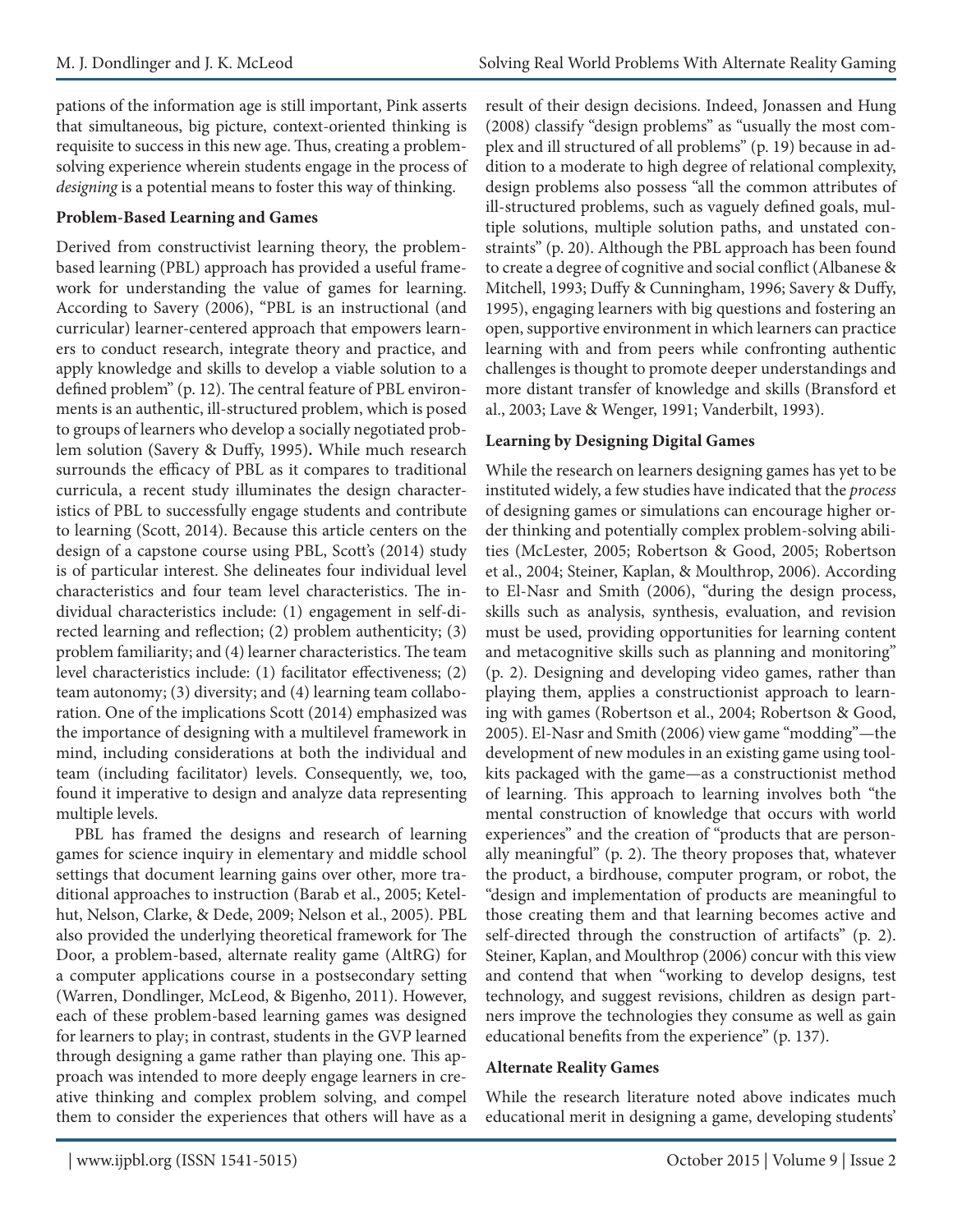proficiency with game modding tools did not align with the goals of the course or the program it was intended to cap. However, the alternate reality game, or AltRG genre, which distributes game challenges, tasks, and rewards across a variety of media, both digital and real, provided a welcome alternative to high-tech modding tools and game engines. As described by the International Game Developers Association (Martin & Chatfield, 2006), "Alternate Reality Games take the substance of everyday life and weave it into narratives that layer additional meaning, depth, and interaction upon the real world" (p. 6). Controlled by the narrative storyline, players are given new clues and directed to increasingly complex puzzles as the game progresses. Harnessing media with intuitive usability, such as Facebook, blogs, and YouTube, an AltRG leverages tools that digital age learners use as part of their daily lives. Thus, design and development of the game could focus on application of knowledge and skills related to purpose, narrative, character development, and other conceptual considerations, rather than acquiring technical proficiency with game development tools. Game designer, researcher, and theorist, Jane McGonigal (2011), proposes that "we could leverage the power of games to reinvent everything from government, health care, and education to traditional media, marketing, and entrepreneurship—even world peace" (p. 8). The purpose of her AltRG, *World Without Oil,* was to "play our way to a set of ideas about how to manage that crisis [a dramatic decrease in oil availability]" (cited in Strickland, 2007, p. 1). McGonigal observed that players not only generated strategies for coping with a peak oil crisis, but they also changed their real-world behavior: planting trees or converting their cars to run on biodiesel (Strickland, 2007). Thus, the simulated problem yielded practical solutions and prompted real-world applications of the knowledge constructed in the AltRG play space.

#### **Scaffolding the Problem Solving Process**

Creating a problem-solving experience wherein students engage in the process of *designing* offers a potential means to foster both complex problem solving and creative thinking. Such a strategy combines problem-based and situated learning models, as well as elements of both constructionist and constructivist approaches. However, as much of the research on problem-based learning cautions, these skills and abilities don't develop automatically. Designers of problem-based learning environments must scaffold the problem-solving process in ways that make complex tasks accessible and manageable for novices (Davis & Linn, 2000; Golan, Kyza, Reiser, & Edelson, 2002; Hmelo-Silver, Duncan, & Chinn, 2007; Quintana et al., 2004; Reiser et al., 2001; Reiser, 2004; Toth, Suthers, & Lesgold, 2002). Saye and Brush (2002) distinguish hard scaffolds, defined as "static supports that can be anticipated and planned in advance based on typical student difficulties with a task" (p. 81), from soft scaffolds which are "dynamic and situational," requiring teachers "to continuously diagnose the understandings of learners and provide timely support based on student responses" (p. 82). Whether designed in advance (hard) or provided situationally (soft), scaffolds vary in purpose. Hmelo-Silver, Duncan, and Chinn (2007) group the varied purposes for cognitive scaffolds into three overarching categories: scaffolding that makes disciplinary thinking and strategies explicit, scaffolds that embed expert guidance, and scaffolds that structure complex tasks or reduce cognitive load. Nevertheless, as Belland, Kim, and Hannafin (2013) assert, cognitive scaffolds alone are not enough. Designers of problem-based learning environments must also provide motivational scaffolds beyond merely designing "authentic, problembased experiences" with which many assume "students will automatically be engaged" (p. 243). Indeed, as noted earlier, because design problems are among the most ill-structured of problem types (Jonassen & Hung, 2008), course designers were particularly concerned with providing appropriate scaffolds for the interdisciplinary thinking this capstone experience was intended to foster, while also supporting learners beliefs that they could successfully complete their project: the design of an alternate reality game.

# Design of the GVP

A primary impetus for creating this capstone course emerged from the need to provide evidence that completers of the general education or core curriculum had attained the staterecommended core perspectives. However, since these courses are not sequenced, students in their final semester might have any combination of the required courses remaining to complete. Thus, a capstone course could not summarily replace any single core course requirement. Consequently, the GVP was designed as a learning community—a team-taught course that combines two or more courses from different disciplines into one, integrated and themed learning experience. Deploying this approach gave students some enrollment options depending on what courses they had left to take, selecting two from a menu of three or four, for example. Moreover, the interdisciplinary nature of learning communities is well suited to problem-based learning. Savery (2006) delineates the essential aspects of PBL which align with this course design, including (but not limited to): (1) problems are ill structured and allow for inquiry; (2) learning is integrated and interdisciplinary; and (3) the process is collaborative.

#### **Curriculum Alignment and Delivery Modes**

Identification of courses for which students could earn credit proceeded from an analysis of the tasks that students would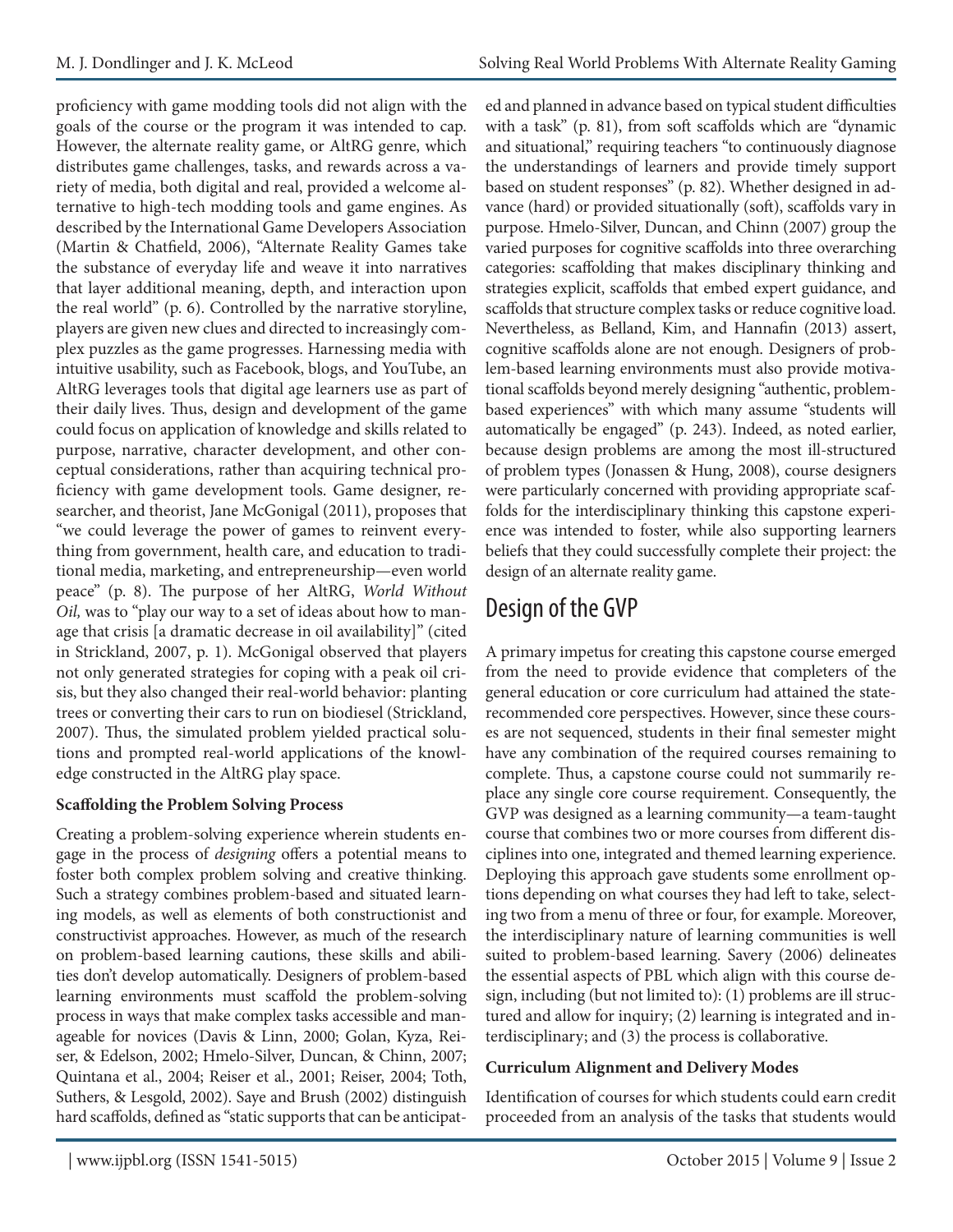perform throughout the process of designing and developing an AltRG (Kirwan & Ainsworth, 1992). Since this process involves creating a coherent game narrative, researching necessary informational and contextual content, structuring the game challenges and rewards, and developing the distributed game world, designers identified four subject areas from the program curriculum upon which the capstone could be based: composition, literature, speech communications, and humanities. Contextualizing student presentations and written compositions as the central activities of the game design process was intended to promote attainment of course-level competencies (such as writing, speaking, and listening) as well as provide more direct connections to the state core perspectives (listed below), and thereby clearer evidence of them in student work collected for program assessment purposes:

- 1. Establish broad and multiple perspectives on the individual in relationship to the larger society and world in which he or she lives, and to understand the responsibilities of living in a culturally and ethnically diversified world;
- 2. Stimulate a capacity to discuss and reflect upon individual, political, economic, and social aspects of life in order to understand ways in which to be a responsible member of society;
- 3. Recognize the importance of maintaining health and wellness;
- 4. Develop a capacity to use knowledge of how technology and science affect their lives;
- 5. Develop personal values for ethical behavior;
- 6. Develop the ability to make aesthetic judgments;
- 7. Use logical reasoning in problem solving; and
- 8. Integrate knowledge and understand the interrelationships of the scholarly disciplines (Texas Higher Education Coordinating Board, 1999)

The instructors chose a hybrid delivery format, which required students to make use of telecommunications media for collaboration outside of face-to-face meetings in class. This format allowed instructors to leverage affordances of online tools, as well as those of in-class meetings into a blend of the best of both. For example, although face-to-face discussions of key concepts and ideas have many benefits, continuing those discussions online in an asynchronous discussion forum allows every student to participate when time constraints in class can prevent some students from contributing. Moreover, students have more time to think through their ideas before posting online, while the spontaneous nature of faceto-face discussions often limit deep thinking to some extent. Posting some course content online, such as the mechanics of documenting research sources (a key outcome/objective of composition courses), allowed students who had already taken composition to simply review these conventions while

those who hadn't could spend what time they needed with these resources. Class time could then be dedicated to identifying gaps in understanding and addressing them with justin-time instruction. This structure is further supported by PBL literature, which highlights the importance of a facilitator or tutor to scaffold learning, prepare students to engage in PBL, ask questions that require deep thinking, and help students reflect on their experiences (Savery, 2006; Scott, 2014). Moreover, the hybrid approach is in keeping with current practices in a global workplace wherein problems are solved and projects are developed across expansive geographical distances via various digital media. The class met for three hours, one evening each week, accompanied by three hours of online coursework. Face-to-face class meetings were held in a LearnLab—a technology-rich classroom configured with moveable tables and chairs to support collaborative learning. Online activities included multimedia presentations of course content, asynchronous discussions among students, and peer evaluations of course assignments. The course also included "offline" homework, such as assigned readings, reflective journal assignments, as well as individual and small group assignments: preparation of speeches/presentations, research papers, and game design products.

### **The "Learn, Then Apply" Approach**

The course was taught by an author of this article and a coinstructor who had some difficulty reconciling her instructional philosophy with the central problem-scenario. While she was able to see the connections between such collaborative projects and speech communications, as well as those between literary studies and the narrative structures that underlie AltRGs, she was uncomfortable having students explore literature and art (central components of the literature and humanities courses) entirely through the process of designing a game. Thus, the two instructors negotiated a compromise between delivering some instructional content through more traditional methods and wholly contextualizing student learning within the game design scenario. Following a "learn, then apply" approach, course activities were sequenced to allow some presentation of course content during the first four weeks of the semester, followed by three weeks of student exploration of additional course content, and finally an application of that content to development of the game during the last eight weeks. Course designers also thought that the approach would better allow them to first scaffold the disciplinary and interdisciplinary thinking (Hmelo-Silver, Duncan, & Chinn, 2007; Saye & Brush, 2002) underlying speech communications, composition, literature, and humanities, before immersing students in the highly ill-structured game design project. The primary learning activities from the first seven weeks of the course are detailed in Table 1.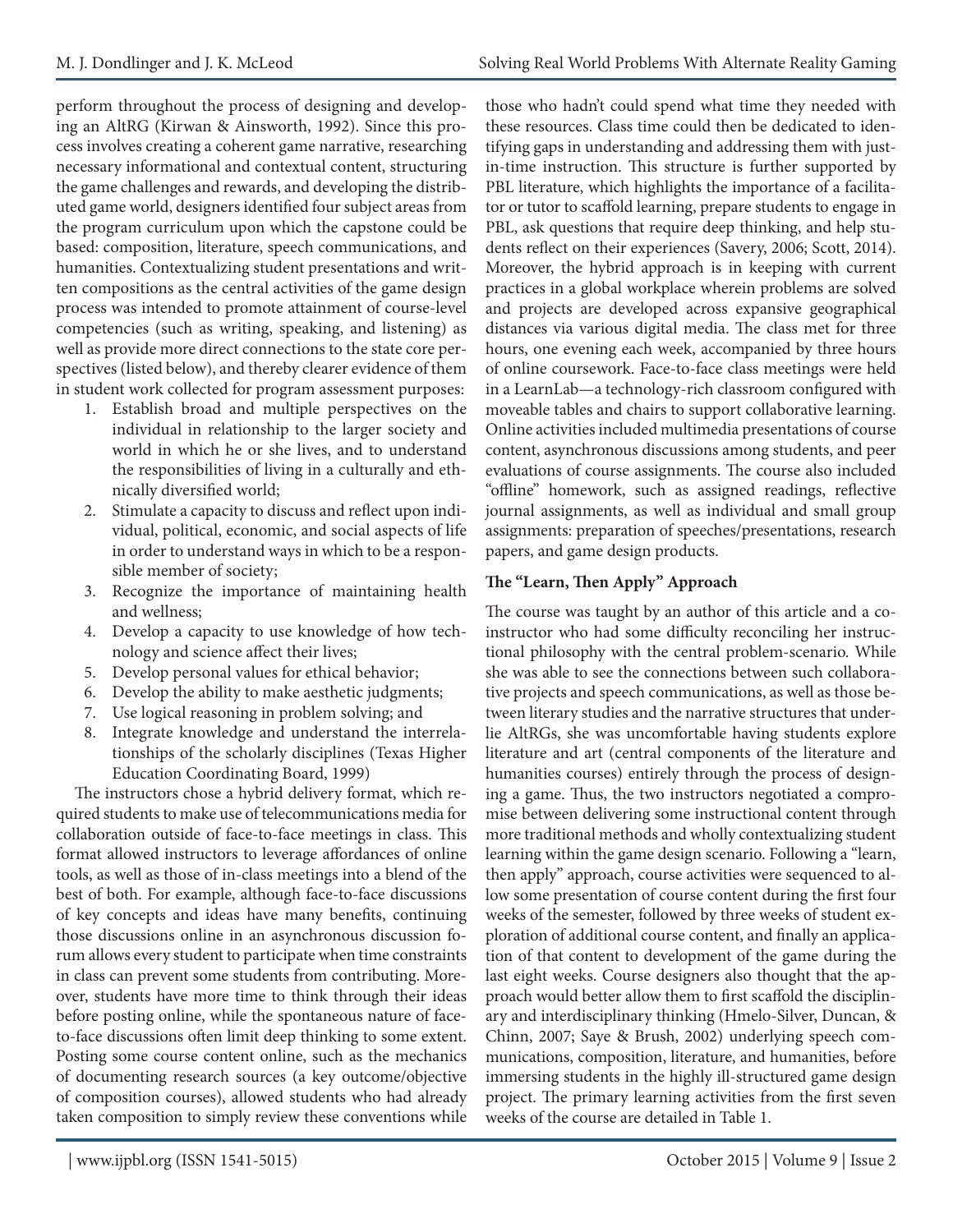| Activity/ Assignment                                                  | Brief description                                                                                                                                                                                                                                                                      | <b>Intended Learning</b>                                                                                  | Curriculum Alignment             |
|-----------------------------------------------------------------------|----------------------------------------------------------------------------------------------------------------------------------------------------------------------------------------------------------------------------------------------------------------------------------------|-----------------------------------------------------------------------------------------------------------|----------------------------------|
| Superhero Speech:<br>Speech of Introduction                           | Students introduced themselves to the<br>class by creating a fictional superhero<br>persona of themselves. Assignment<br>required that they select 3 objects<br>representing some aspect of their per-<br>sona and incorporate them into their<br>presentation.                        | Elements of composition: purpose,<br>audience, unity, and coherence.                                      | Speech and Composition           |
|                                                                       |                                                                                                                                                                                                                                                                                        | Interpreting meaning of images and<br>objects                                                             | Humanities: Art and Architecture |
|                                                                       |                                                                                                                                                                                                                                                                                        | Creating and developing fictional<br>characters                                                           | Literature                       |
|                                                                       | Students read Joseph Campbell's The<br>Hero with a Thousand Faces. Student<br>pairs prepared an informative pre-<br>Campbell Presentation sentation of one section of the book,<br>identifying key concepts and illuminat-<br>ing them with examples from film, art,<br>and literature | Archetypes and cross-cultural<br>patterns in images, stories, and<br>structures                           | Humanities: Art and Architecture |
|                                                                       |                                                                                                                                                                                                                                                                                        | Recurring narrative plotlines, char-<br>acters, and conflicts                                             | Literature                       |
|                                                                       |                                                                                                                                                                                                                                                                                        | Providing supporting evidence for a<br>central theme or idea                                              | Speech and Composition           |
|                                                                       | Students read and viewed clips of a<br>film version of the Tom Stoppard play.<br>Discussions focused on major versus<br>minor characters, examining events<br>from different perspectives, and ques-<br>tioning what is "real" or how we come<br>to "know."                            | Interpreting literary and dramatic<br>works                                                               | Literature                       |
|                                                                       |                                                                                                                                                                                                                                                                                        | Interpreting and appreciating artis-<br>tic works                                                         | Humanities: Art and Architecture |
| Rosencrantz and Guil-<br>denstern Are Dead and<br>Modern & Postmodern |                                                                                                                                                                                                                                                                                        | History of ideas & movements                                                                              | Literature and Humanities        |
| Art and Architecture:<br>Online and in Class<br>Discussions           | Students viewed and discussed works<br>of art and architecture from the late<br>19th through 20th centuries. Discus-<br>sion focused on the big ideas of a given<br>period and how they are articulated in<br>buildings, public spaces, and a variety<br>of artistic media.            | Engaging in critical discourse and<br>interpersonal communication                                         | Speech and Composition           |
| Culture Project                                                       | Student teams were assigned a region<br>of the world and selected a culture<br>from that region. Teams researched the various cultures<br>culture and identified significant works                                                                                                     | Familiarity with significant works of<br>literature, art, and architecture from Literature and Humanities |                                  |
|                                                                       | of literature and art/architecture, pre-<br>senting justification for their selections<br>in a proposal and annotated bibliog-<br>raphy. Selected literary works became<br>assigned reading for the entire class.                                                                      | Finding, evaluating, and select-<br>ing information from appropriate<br>research sources                  | Composition                      |
|                                                                       | Teams prepared a class presentation<br>and led a class discussion of the culture<br>that they had researched.                                                                                                                                                                          | Articulating interpretations in oral,<br>written, and visual formats                                      | Speech and Composition           |

### *Table 1*. Primary learning activities from the first seven weeks of the GVP capstone course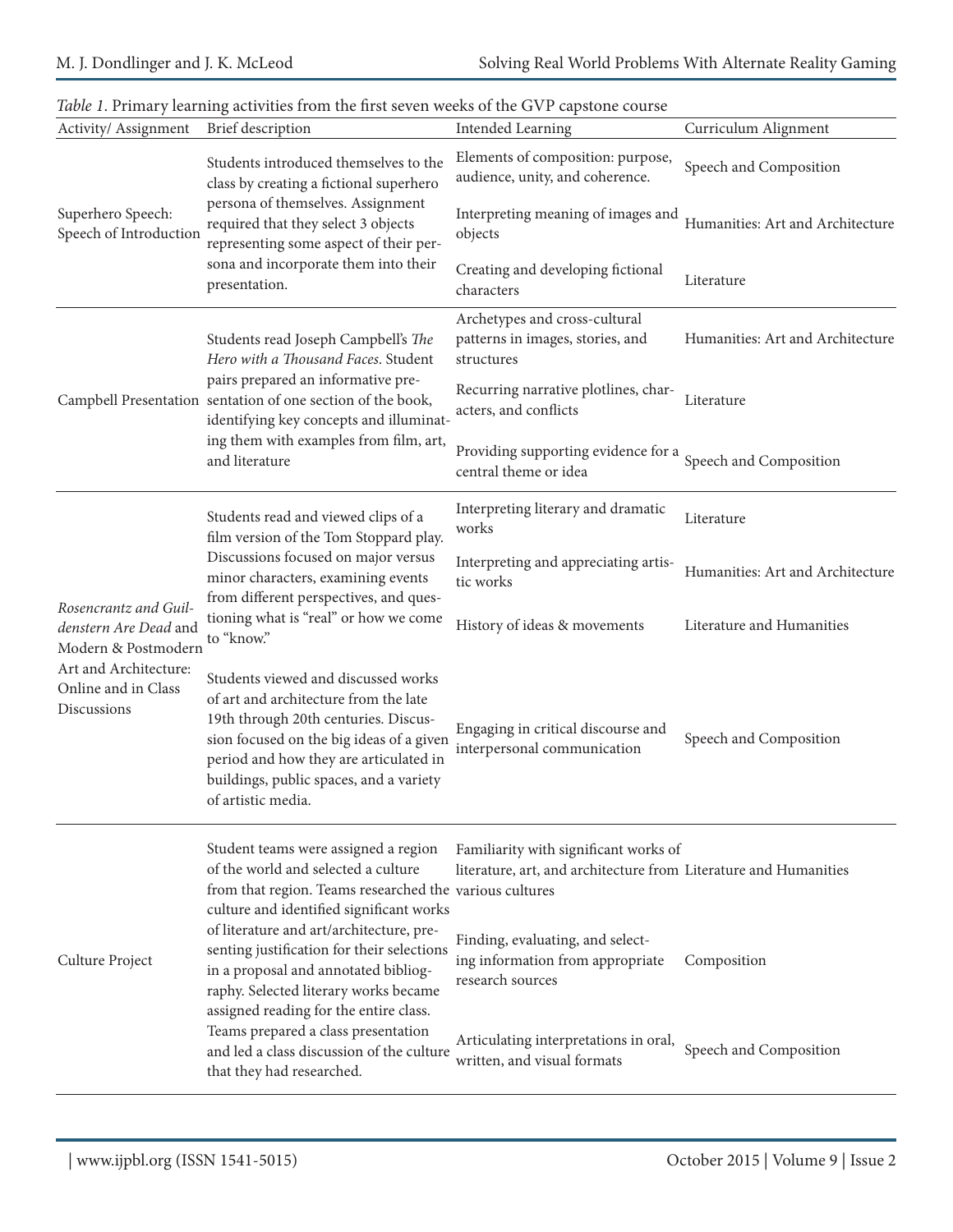#### *Table 2*. Course Activities in Weeks 8 through 15

| Week      | In-Class Activities                                                                                                                                                                                              | Homework & Online Activities                                                                                                            |
|-----------|------------------------------------------------------------------------------------------------------------------------------------------------------------------------------------------------------------------|-----------------------------------------------------------------------------------------------------------------------------------------|
| 8         | Group 1 Culture Presentation                                                                                                                                                                                     | Reading and online discussion of literature and art of<br>Group 1's selected culture                                                    |
|           | Initial ideation/brainstorming of game concept (the<br>overarching narrative for the game)                                                                                                                       | Students select one concept/idea generated in class to<br>develop further and post their elaborations in the game<br>design wiki space. |
|           | Group 2 Culture Presentation                                                                                                                                                                                     | Reading and online discussion of literature and art of<br>Group 2's selected culture                                                    |
| 9         | Discussion of game concepts that students developed in<br>the wiki: identifying the 2-3 most viable for further de-<br>velopment, forming pairs or tryads to further develop.                                    | Pairs/tryads further develop and refine.                                                                                                |
|           | Group 2 Culture Presentation                                                                                                                                                                                     | Reading and online discussion of literature and art of<br>Group 2's selected culture                                                    |
| 10        | Discussion of developing game concepts and selection<br>of the one to be developed by the whole class.<br>Identification of game development tasks to be complet-<br>ed and assignment of tasks to class members | Individual class members complete their assigned tasks.                                                                                 |
| $11 - 15$ | Students present/share their work completed outside of<br>class and get feedback/input.<br>Class identifies game development tasks and assigns<br>tasks to class members to complete.                            | Individual class members complete their assigned tasks.                                                                                 |

The first class meeting introduced students to the course, alternate reality games, and their first assignment: the Superhero Speech. Online discussion pointed them to a website of "Great Speeches" and prompted them to view/read three, identify qualities of a great speech, and compare/contrast those qualities with the qualities of effective writing/composition. In the second week, students gave their Superhero speeches and then began work on the Campbell presentation. Online resources and activities focused on archetypes and literary structures. Weeks 3 and 4 included student presentations of Campbell, discussion of *Rosencrantz and Guildenstern are Dead*, as well as modern art and architecture. Week 5 delved into postmodern art, and students began work on their Culture Projects. Work on these projects continued in Weeks 6 and 7. Students gave their presentations (one group per week) in Weeks 8, 9, and 10, during the first part of class. Game design started in Week 8, following the first student presentation, and continued through the end of the term. Table 2 depicts the in-class and online activities during weeks 8–15 of the course.

#### **Scaffolds for Thinking and Problem Solving**

Instructors provided a variety of scaffolds for thinking and problem solving throughout the course. Scaffolds in the first four weeks included thinking prompts in online discussions, slide shows with images coupled with guiding questions for in-class discussions, evaluation rubrics, and written assignment specifications for student presentations. These hard scaffolds were further supported with soft scaffolds modeling the kinds of thinking involved in the study of literature, humanities, and communication, both oral and written. Instructors also provided hard and soft scaffolds to guide student inquiry during their work on their Culture Projects in the fifth, sixth, and seventh weeks. These included assignment instructions for each project component: a proposal, annotated bibliography, and a class presentation with discussion. Students received feedback and coaching on the progress of their inquiry with each component, in addition to input from instructors during class time dedicated to working on the projects in their respective small groups. However, instructors practiced "guidance fading" during this phase of the course, facilitating the inquiry process, but largely transitioning from the highly structured activities in the first four weeks to a more student-directed, yet moderately structured series of tasks (Hmelo-Silver, Duncan, & Chinn, 2007).

Instructors continued guidance fading during the last phase of the class, Weeks 8 through 15. The first three weeks of this phase were more structured than the last four. In each class meeting of Weeks 8–10, student teams gave their culture presentations and led a discussion of the literature and art of their selected culture. This literature, which student teams had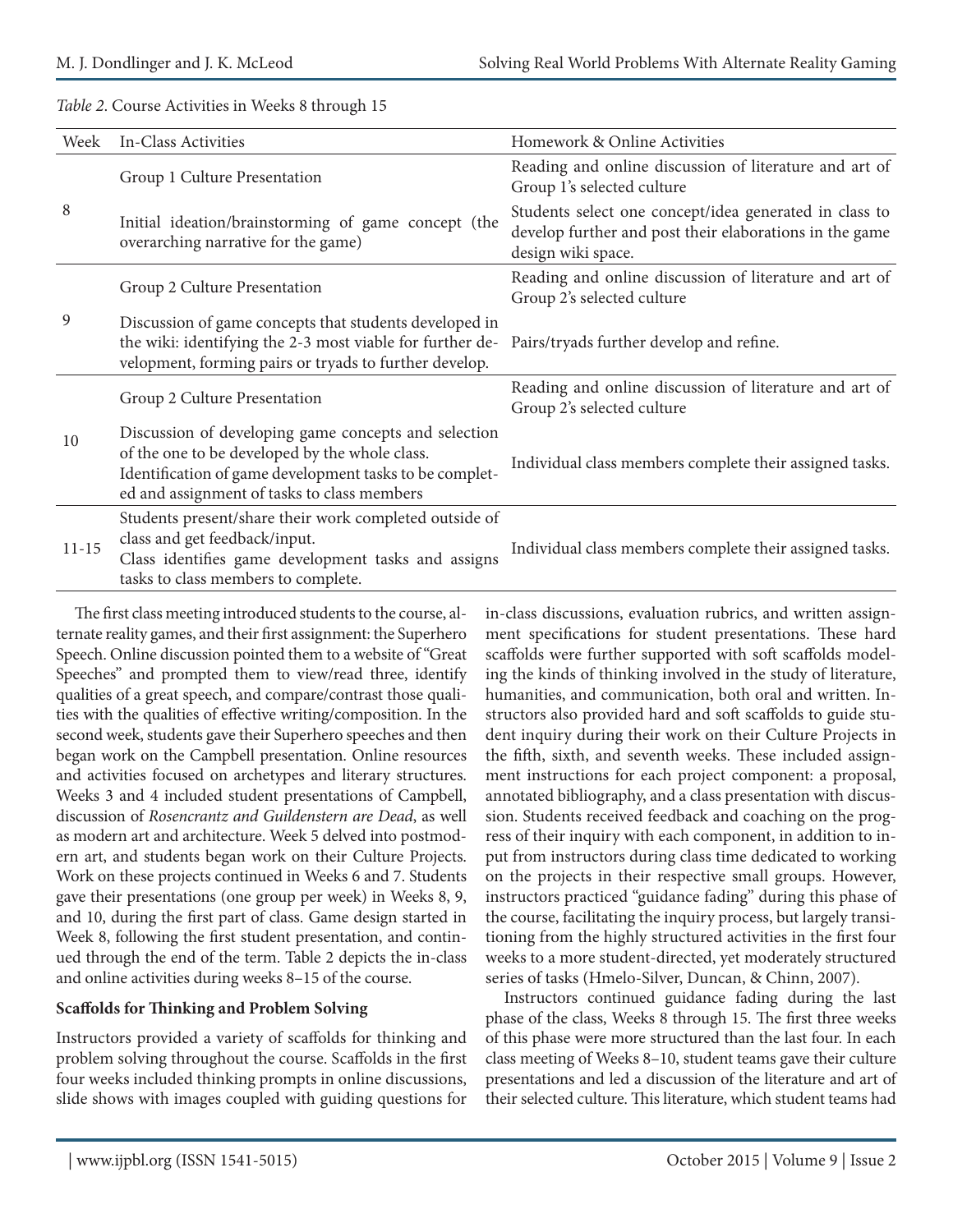selected in the proposal phase early in this project, became the assigned reading for the rest of the class each of these weeks. Discussion of the art and literature of the selected culture continued online throughout the week. Following the culture presentations in Weeks 8–10, instructors coached students in initial ideation and concept development for the game design project. The charge to students for the design of the game was simply that they were to design a game that made an impact on one or more of the UN MDG's (United Nations, 2005). This impact could range from mere increased awareness of one the issues addressed by the MDGs, such as child mortality in parts of the world; to providing player choice or collaboration on how they might impact one of the goals, such as promoting gender equality; to actually requiring players to bring cans of food to a food bank to collect their next clue in the game—an action which could more tangibly impact the goal to "eradicate extreme poverty and hunger" (United Nations, 2005). After this period of initial ideation and concept development, the remaining four weeks of class were dedicated to fleshing out the design of the game: the narrative, characters, levels, player objectives, and rewards, as well as rules and interactions. Instructors hoped that much of the game could also be developed in this timeframe, but anticipated that it might not. Ultimately, they wanted a cohesive game design, documented with enough detail that a future class could evaluate it, redesign it, or develop it further if time prohibited full development of the game. Instructors set up a class wiki for collaboration and development of the game design. Students' course grades were not dependent on a finished game product, but rather their participation in class, contributions to the wiki outside of class meetings, and game pieces (such as blog for the main character, an email exchange between one character and another, a cryptic clue embedded in an image) that the team had assigned an individual to complete. Although the game design was a whole class project, students divided up tasks and assigned them to individual members to complete each week. Instructors served to keep students on track, guiding the design process, but design decisions and assignments of tasks were made by the students.

# Methods

The research design followed a qualitative case study approach, investigating "a contemporary *phenomenon* within its real-life *context* especially when the *boundaries* between the phenomenon and context are not clearly evident" (Yin, 2003, p. 13). In this case, the *phenomenon* was participant perceptions of their experiences within the *context* of the pilot implementation of the GVP. This qualitative approach to educational evaluation follows Guba and Lincoln's (1989) *Fourth Generation Evaluation*, a methodology that seeks "*full* 

*participative* involvement, in which the stakeholders and others who may be drawn into the evaluation are welcomed as equal partners" (p. 11). The claims, issues, and concerns of institutional, business, and industry, as well as state-level stakeholders, informed the design of the course and the assessments within it. However, the purpose of this evaluation was to gather and analyze the perspectives of participants concerning the effectiveness of the design as a capstone experience, and to inform refinements to it prior to full-scale implementation of it or of similar capstone course designs.

#### **Setting**

The setting for this research study was a 16-week course at a large, urban community college in the southwestern United States, enrolling over 16,000 students during the implementation semester. The student body is internationally and ethnically diverse, speaking over 90 first languages, and enrollment is approximately 42% Anglo, 21% African American, 19% Hispanic, and 15% Asian. The course was a six-credit, integrated learning community experience comprised of four general education subjects: speech, literature, humanities, or composition. The course design blended face-to-face class meetings with online learning and communication tools into a hybrid format.

### **Participants**

Participants included all students who completed the course, and the two instructors who taught the course. Although eight students enrolled in the course, only six students completed it, which limits the generalizability of the findings. Nevertheless, the data collected and analyzed represents the entire case—the perspectives of every participant—rather than a sample. In order to protect their identities, participants have been assigned to pseudonyms in the reporting of the results. Instructors are referred to as "Instructor 1" and "Instructor 2" to distinguish their comments from those made by students. Five of the six students were male. Four of the students were Caucasian, including the female student. One student was African American; one was Hispanic. One student was over 40; one student was in his 30s; the remaining students were 18 to 21 years old. Both course instructors were female, over 40, and taught English composition as their primary discipline. One instructor also taught speech communications while the other also taught humanities.

### **Data Collection**

The primary method of collection was semistructured interviews conducted with students and instructors near the end of implementation. Course instructors did not conduct the interviews; the interview team was comprised of instructional design doctoral students from a university near the partic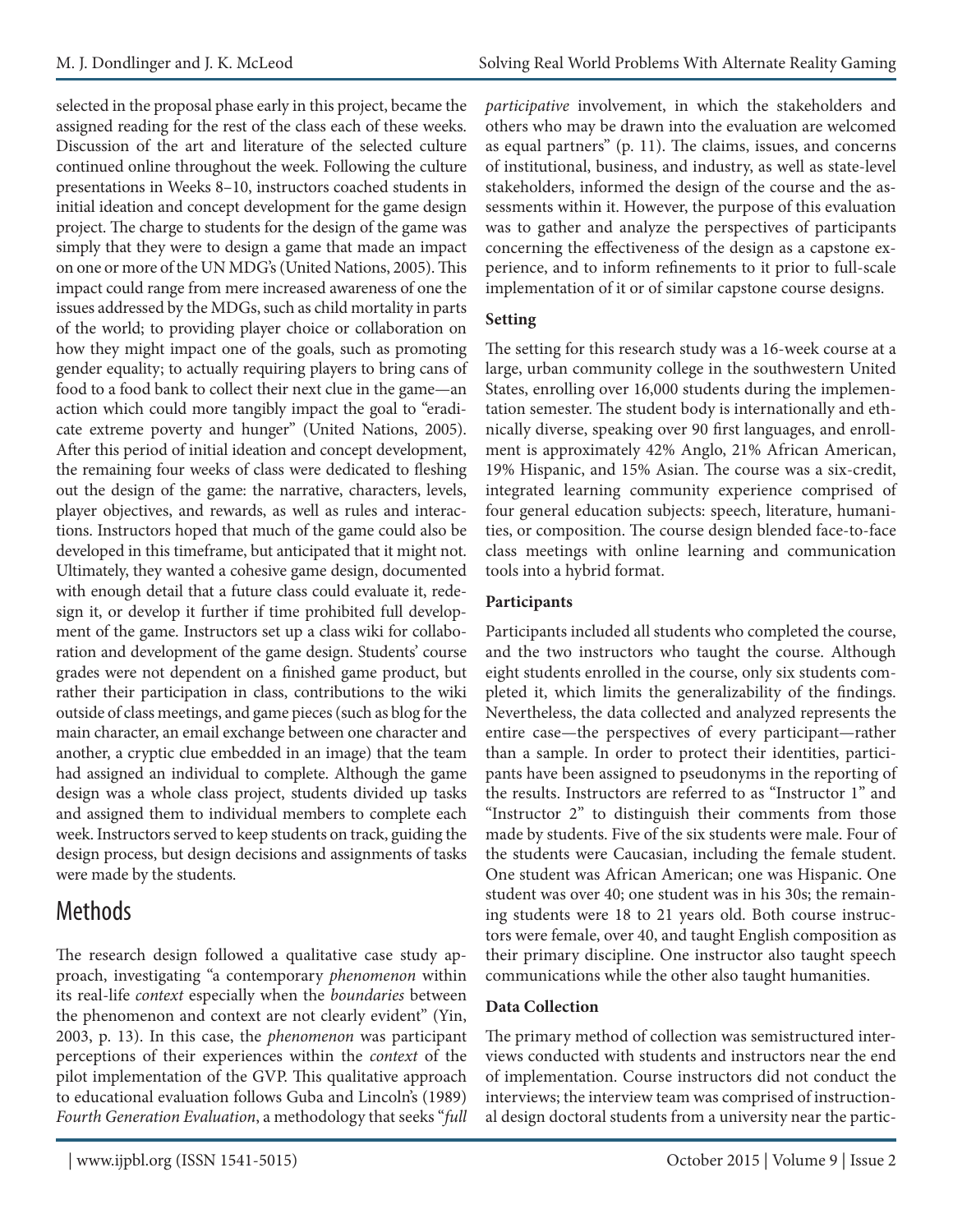ipant college. Interviewers asked students what they learned about each of the core perspectives (listed in **Design of the GVP** section). After stating what they learned, students were asked whether they learned those concepts in the GVP, what other classes contributed to their understanding, and what role the game design scenario played in their understanding. Researchers also collected course documents and student posts in online discussion boards, web logs, and wiki pages. These data documented students' active involvement in the learning activities of the GVP, but did not necessarily elicit their perceptions of them. As such, these data served to triangulate the interview data and further ground interpretations, but did not serve as the primary data source. Instructors were asked the following questions in their interviews:

- How is teaching in a PBL learning community qualitatively different from the existing methods according to the instructors?
- How much scaffolding was required with the PBL method vs. existing methods?
- What are your attitudes towards using technology to teach?
- What are your tacit beliefs about instruction?
- What would you like to see done differently?
- What are the management obstacles the teacher faces when trying to use this method vs. other methods?
- What system structures (period length, classroom structure) impede the method?

Data collected from instructor interviews served to further explore the challenges and successes that arise in implementing PBL capstone designs. Interviews from all participants, instructors, and students were transcribed for coding and analysis.

#### **Data Analysis**

In order to systematically analyze this data, researchers followed a constant-comparison approach involving three phases of coding: open, axial, and selective (Glaser& Strauss, 1967; Strauss & Corbin, 1998). Researchers worked concurrently to identify emergent codes and categories, and to construct a mutual understanding of the text, codes, and categories. Emergent codes were constantly compared to previously identified codes, collapsed into categories, and refined as additional codes and categories emerged. After open coding and segmenting the data into themes, researchers then axial coded each theme line by line, continuing to compare the data with the codes, generating additional codes, and refining the code and category labels. All phases of coding were completed by three researchers; disagreements in the assignment of codes were discussed until consensus was achieved among the three analysts.

This article reports the categories and codes pertaining to two research questions:

- What aspects of the design did students find conducive to their learning?
- What challenges or tensions arose from the design?

Although the research methods used in this study are qualitative, researchers computed a quantitative value for each unique code and category in order to determine the significance of each in relation to other codes and categories representing this dataset. This statistic, the passage/character mean percentage (P/C mean), allowed researchers to more objectively interpret the strength of codes and categories in relationship to each other and better ensure that interpretations of the significance of any one of them was grounded in the perceptions of participants, rather than the interests or biases of the researchers. To compute the P/C mean, both the percentage of text characters of interview transcript data and the percentage of passages ascribed to each code were calculated and averaged. The percentage of text characters gives a fair depiction of how much of the interview text each code and category represents but does not account for how often a category or code occurs. Conversely, calculating only the percentage of occurrences—or passages—does not account for how much text comprises each category and code. Some codes occur repeatedly, but responses are brief. Researchers used the P/C mean only to interpret the importance or strength of the student and instructor perceptions represented by the various codes and categories to which they were assigned. This statistic is not intended to draw conclusions or make generalizations outside of the context of this study. However, we report these statistics so that readers may make their own judgments about the relationships among the codes and categories that researchers identified from the data. So that readers might distinguish among the labels for codes and categories more easily, *codes* are italicized and **categories** are bolded.

## Findings

Analysis of the interview data yielded seven categories of codes pertaining to what aspects of the course design worked well and what did not in this semester-long implementation. Figure 1 below shows the P/C Mean percentage of each of these seven categories in relation to each other. Text from both students and instructors were coded in categories; however, we present only the categories and codes most relevant to tensions and successes that students faced in a technology-rich learning environment intended to promote complex problem solving: **Instructional Methods**, **Student Dynamics**, **Curriculum & Assessment, Technology,** and **Course Format** (see Figure 1). These categories do include comments from instructors, as well as students. However, because the **Epistemology** and **Institution** categories pertain exclusively to instructor experiences, they do not provide a great deal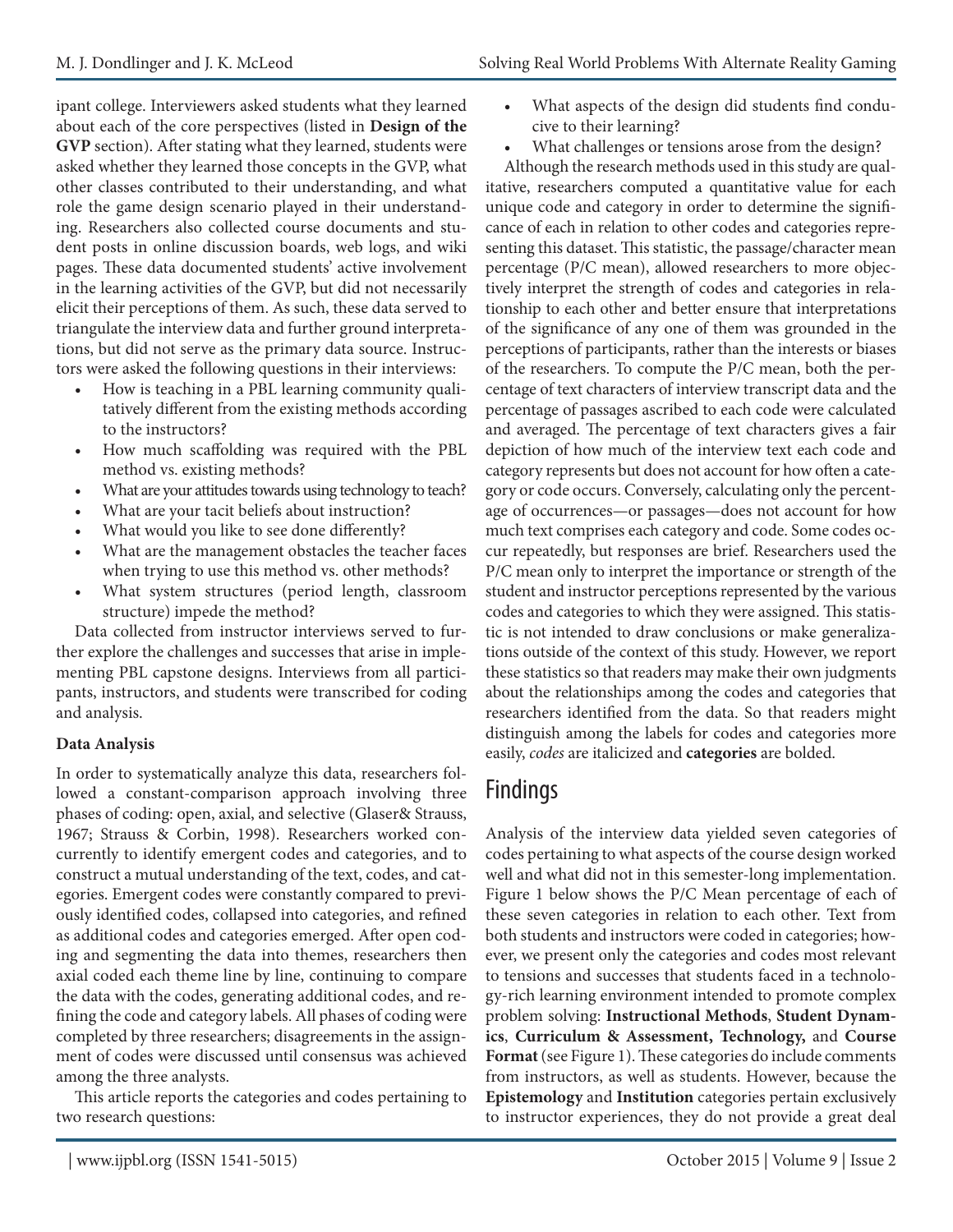#### *Figure 1*. P/C mean percentage of text by category.



*Table 3.* Tensions Codes in Instructional Methods Category

of insight on challenges and successes that students faced. Nevertheless, we do present all of the codes within each of the remaining categories whether they represent student or instructor perceptions, or a combination of both. We also separate the codes within each category into tensions and successes to better distinguish positive and negative experiences. In each section, we present the tensions first and the successes second. While students overall were very satisfied with the course and believed it was very successful, we did not want to imply to readers that the course design was without its challenges.

#### **Instructional Methods**

Table 3 lists the codes representing tensions in the **Instructional Methods** category, along with a description and

| Code (P/C Mean<br>% of Category)                           | Description & Example Comments                                                                                                                                                                                                                                                                                                                                                                                                                                                                                                                                                                                           |
|------------------------------------------------------------|--------------------------------------------------------------------------------------------------------------------------------------------------------------------------------------------------------------------------------------------------------------------------------------------------------------------------------------------------------------------------------------------------------------------------------------------------------------------------------------------------------------------------------------------------------------------------------------------------------------------------|
| Sequence/Time to<br>Design AltRG<br>$(8.95\%)$             | Assigned to comments regarding the "learn, then apply" sequence of the course or the amount of time provided for<br>the game design problem.<br>Example: "Personally, I would have to say there's only one thing I would change about this class, just because<br>I'm also going into game design and I know the effort it takes to just design a game. It can take years to design<br>games. When the game is thrown right at the end, and we also have all this other stuff that we also needed to take<br>care of that really does kind of throw it off" (Michael).                                                   |
| Guided vs.<br>Directed<br><i>Instruction</i><br>$(8.32\%)$ | Comments pertaining to intentionally, ill-structured aspect of the PBL phase of the course as compared to the more<br>traditional first phase.<br>Examples: "I require more direction than most people do," and "there were times when the sort of free form flow<br>of the class sometimes didn't seem as organized or pointed or driven" (Nick).<br>"I think, it was more structured in the very beginning. We kind of knew what we needed to have done. I didn't<br>like it as much towards the end, because it was less discussion based" (Kevin).                                                                   |
| Encouraging vs.<br>Forcing<br>$(8.31\%)$                   | Predominantly comments from instructors regarding their role in facilitating and encouraging students rather than<br>dictating what students should do, or punishing them for neglecting to do something.<br>Example: "First and foremost, positive reinforcement is better than punishment, but it's gotten down almost now<br>to that at the end of the semester, it's going to be punishment" (Instructor 1).<br>"My role is not to harp on students or nag them with constant reminders of due dates and deadlines, but some<br>of them really want that, and I have difficulty providing it" (Instructor 2).        |
| Student<br>Expectations<br>$(5.82\%)$                      | Captures the disparity between what students expected to occur in the course and what actually happened.<br>Example: "I did like that we were going to develop this [the AltRG], but I was kind of surprised that we were<br>actually going to develop this a little late in the semester. I was kind of hoping that we were going to do this a little<br>earlier" (Les).<br>"I kind of imagined taking a class that I was going to be participating in an AltRG while I was actually design-<br>ing an AltRG, so that we were, you know, learning something about making an AltRG while we were playing one"<br>(Nick). |
| Time Necessary<br>for Consensus<br>$(5.09\%)$              | Related to, but distinct from Sequence/Time to Design AltRG, comments in this code pertain specifically to the<br>process of building consensus.<br>Example: "Game development should always start with as much time as possible cause you'll work through a<br>concept for months. It's hard to get people to agree on one thing in just a couple months and then get a final product<br>done just from that" (Michael).                                                                                                                                                                                                |
| 36.49%                                                     | % of Instructional Methods category represented by "Tensions" codes                                                                                                                                                                                                                                                                                                                                                                                                                                                                                                                                                      |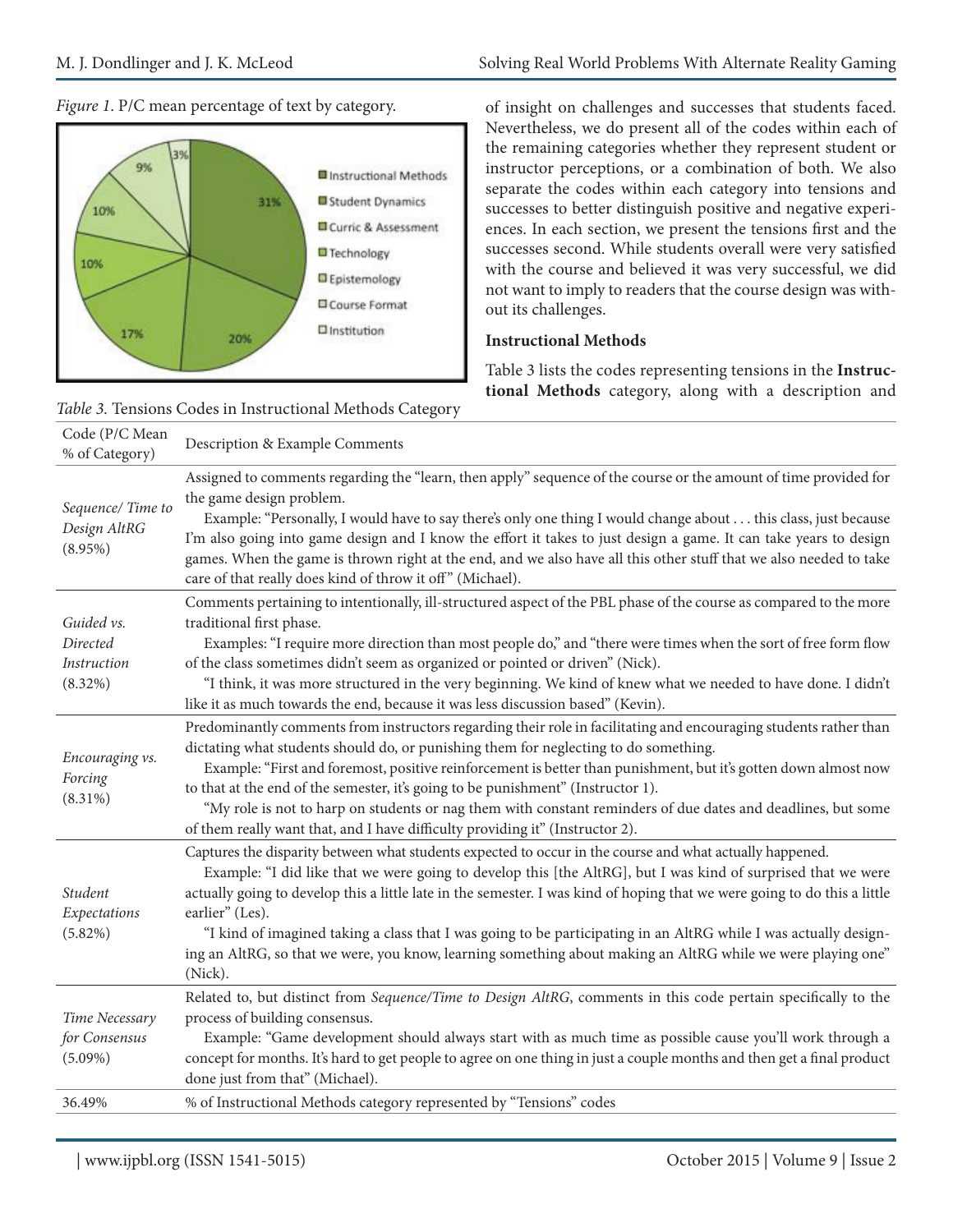| Code (P/C Mean %<br>of Category)                                   | Description & Example Comments                                                                                                                                                                                                                                                                                                                                                                                                                                                                                                                                                                                                                                                                     |
|--------------------------------------------------------------------|----------------------------------------------------------------------------------------------------------------------------------------------------------------------------------------------------------------------------------------------------------------------------------------------------------------------------------------------------------------------------------------------------------------------------------------------------------------------------------------------------------------------------------------------------------------------------------------------------------------------------------------------------------------------------------------------------|
| Attainment of Core<br>Perspectives<br>$(18.6\%)$                   | Student and Instructor comments related to the Core Perspectives, particularly "the individual in relationship to<br>the larger society and world in which he or she lives," and "the responsibilities of living in a culturally and ethni-<br>cally diversified world" (Texas Higher Education Coordinating Board, 1999)<br>Examples: "Well, I think in just these past few weeks that we've learned more about what we are because of the<br>AltRG, about us as a whole and how our contributions make a bigger difference" (Kevin).<br>"I am that cog in the giant, grand scheme of things that I have a certain place and purpose, but I am not<br>the greatest thing in the world" (Michael). |
| Transfer/Relevance<br>to Real World<br>(8.73%)                     | Student comments on the authenticity of the game design project and its relevance to real world problems.<br>Example: "The way that [the course project] prepares you to go into real life settings. It's basically the same<br>thing. Same concepts" (Les).                                                                                                                                                                                                                                                                                                                                                                                                                                       |
| Instructors/<br>Interaction w/ them<br>$(8.33\%)$<br>Open Learning | Student comments on their interactions with instructors and the scaffolding they provided.<br>Example: "When Instructor 2 was first talking about AltRGs, and she was linking, so I was actually under-<br>standing the concept. So I felt like, OK, maybe I can do this" (Karen, when asked about a time she felt successful).<br>Student comments on the openness of the course and the way instructors encouraged open inquiry, discussion,                                                                                                                                                                                                                                                     |
| Environment<br>(7.22%)                                             | and debate.<br>Example: "So this kind of class the way it's setup, the openness of the way it is, really is a good way to learn" (Michael).                                                                                                                                                                                                                                                                                                                                                                                                                                                                                                                                                        |
| Personal<br>Responsibility<br>for Learning<br>$(4.96\%)$           | Student comments on developing more personal responsibility for their own learning.<br>Example: "In college, you're on your own. No one is there to tell you, 'Hey, get up! You've got an assignment<br>[to get] done. Or, 'Hey. You've got homework due tomorrow'. But, that's scholarly discipline that I started to learn<br>more so from this class than any of the others" (Michael).                                                                                                                                                                                                                                                                                                         |
| Encouraging<br>Learning/Risk-<br>taking<br>$(4.42\%)$              | Comments describing the instructors' interactions and/or roles in encouraging students to take risks and learn.<br>Example: "With a student who was very upset, I said that I'm going to keep your 'A' and I'm going to hold it in<br>my hand so that you can feel free to go risk and do whatever you need to do to bring your considerable, creative<br>processes to this game (because I know he's very, very good). And, I'll hold on to your 'A' and nothing will hap-<br>pen to your 'A' if you'll just go out and risk" (Instructor 1).                                                                                                                                                     |
| GVP vs. Traditional<br>Instruction<br>$(3.98\%)$                   | This code captures passages in which students compare traditional learning activities, "that stagnant textbook,<br>read Chapter 12" (Les) to what they did in the GVP.<br>Example: "Well, other classes are kind of in the same classical setting. Where the professor talks and you just<br>kind of do essays and such" (Les)                                                                                                                                                                                                                                                                                                                                                                     |
| Building/Creating<br>Something New<br>(3.25%)                      | Comments related to taking content explored in the first part of the course and applying them to create some-<br>thing entirely new in the game design phase of the course.<br>Example: "It uses that content to create something you know, in the game. You kind of reinforce yourself<br>to create something new. something that you develop, something that you come up with using your own ideas,<br>and use them to create as your own game" (Les).                                                                                                                                                                                                                                           |
| Strengthening<br>Prior Knowledge<br>$(3.12\%)$                     | Student comments on elements of the course strengthening prior knowledge of core perspectives.<br>Example: "as always, every class is a new experience. You just kind of develop and build upon what you've<br>learned, outside and inside. But yeah, this class, it strengthened that" (Les).                                                                                                                                                                                                                                                                                                                                                                                                     |
| Empowerment<br>from Design<br>$(0.91\%)$                           | Student comments that the game design project gave them a sense of empowerment.<br>Examples: "developing the AltRG, taking the class with the AltRG helps you find your areas where you're<br>strong" (Adam)<br>"It has empowered me a little bit" (Karen).                                                                                                                                                                                                                                                                                                                                                                                                                                        |
| 63.52%                                                             | % of Instructional Methods category represented by "Successes" codes                                                                                                                                                                                                                                                                                                                                                                                                                                                                                                                                                                                                                               |

#### *Table 4*. Successes Codes in Instructional Methods Category

example comments as well as the passage/character mean percentage of the comments assigned to each code within this category. The code *Sequence/Time to Design AltRG* was the strongest tension in this category, and was exacerbated by *Time Necessary for Consensus*. Students also expressed a tension between *Guided vs. Directed Instruction*. One stu-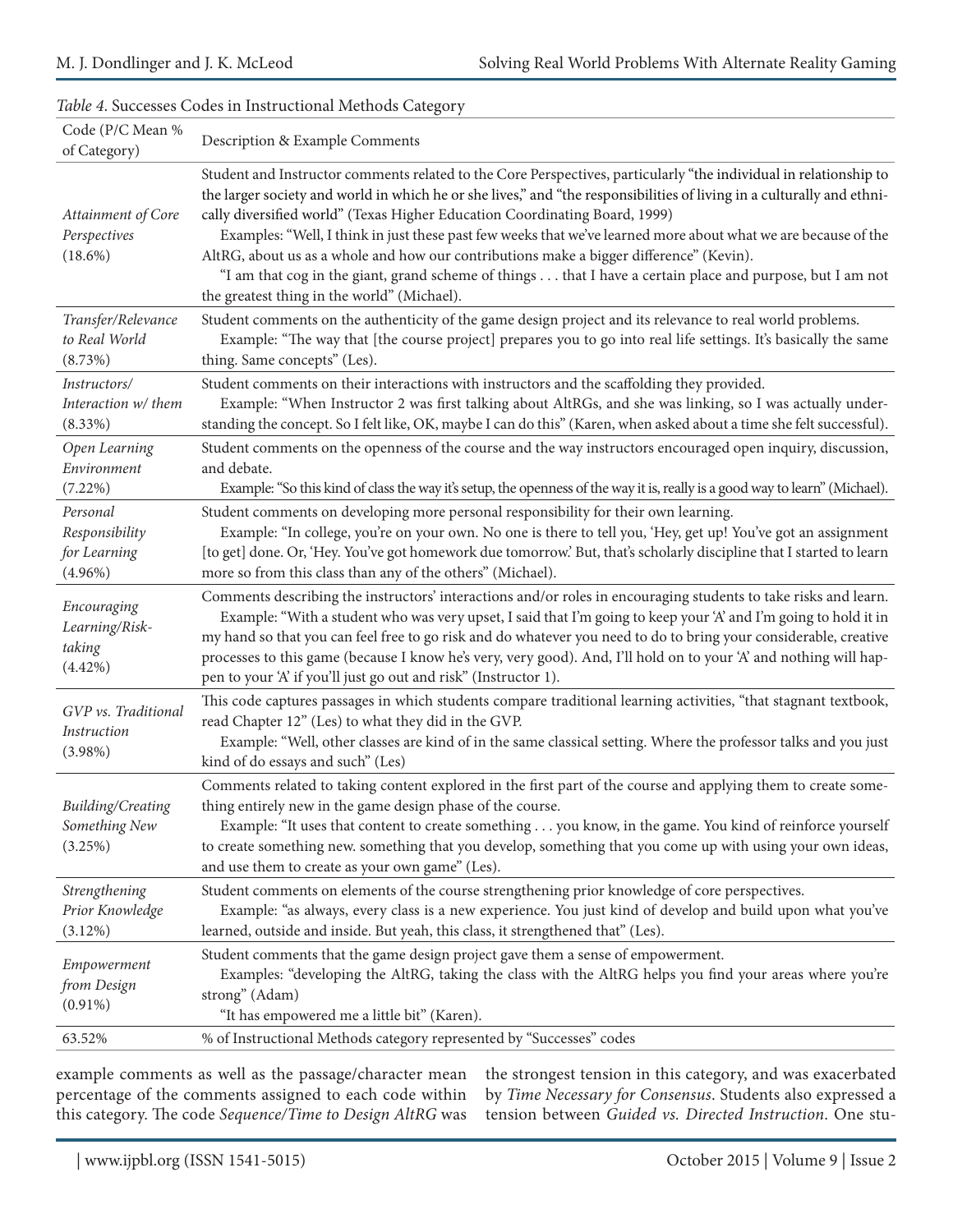| Code (P/C Mean % of<br>Category)                       | Description & Example Comments                                                                                                                                                                                                                                                                                                                                                                                                                                                                                           |
|--------------------------------------------------------|--------------------------------------------------------------------------------------------------------------------------------------------------------------------------------------------------------------------------------------------------------------------------------------------------------------------------------------------------------------------------------------------------------------------------------------------------------------------------------------------------------------------------|
| Lack of Leadership/<br>Too Many Ideas<br>(15.49%)      | Student comments regarding diverse opinions and ideas without a single arbiter to lead or make a final<br>decision.<br>Example: "There was no leader. I think that came as a huge problem because we got so many different<br>ideas that there was no one to say 'we're going to go with this one. And that's final." (Kevin)                                                                                                                                                                                            |
| Individual Tasks for<br>Group Projects<br>(14.12%)     | Student comments that it was difficult to complete individual tasks for the group game design project out-<br>side of class.<br>Example: "So we're in class and we define assignments and tasks and then sometimes I feel a little lost<br>trying to complete or make things work together" (Karen). "I guess, one of things that was frustrating to me<br>was that it [developing the AltRG] was a combination of individual work and group work, but they never, at<br>least for me, they never came together" (Nick). |
| Communication<br>Challenges<br>(11.19)                 | Comments related to communicating, particularly outside of face-to-face class meetings.<br>Example: "I think communication. It was really the break down that ended hurting us the most" (Kevin).                                                                                                                                                                                                                                                                                                                        |
| Non-participation/<br>Accountability<br>$(7.06\%)$     | Comments regarding group members either not doing their share of the work or the lack of accountability<br>to other members of the group.<br>Example: "I had a project with another fellow in the class [laughs] mainly he was absent, so I ended<br>up doing the project primarily on my own" (Nick, on the Culture Project).                                                                                                                                                                                           |
| Conflict Between<br><b>Students</b><br>$(6.39\%)$      | Student comments relating disagreement or conflict with each other.<br>Example: "We didn't get a grade that I was happy with and I was not happy with the presentation"<br>(Karen, on the Culture Project).                                                                                                                                                                                                                                                                                                              |
| <b>Student Self-Regulation</b><br>Challenge<br>(6.15%) | Student or Instructor comments on lack of discipline or self-regulation among students.<br>Example: "I think it's really about a lack of discipline. That it's much more fun to email or go on Facebook<br>when you're kind of having fun with it" (Instructor 1).                                                                                                                                                                                                                                                       |
| Difficulty Organizing<br>Group/Work<br>$(3.91\%)$      | Comments expressing the struggle with identifying tasks and determining who should complete which task.<br>Example: "a lot of times you just have to find out what people are good at. Because sometimes they don't<br>really know themselves until they start trying things. You have try one thing. And if they're not very good at<br>it, push 'em to another. Eventually they'll find their niche or at least where you can put them" (Kyle).                                                                        |
| Giving Up Control/<br>Taking Risks<br>(2.23%)          | Comments related to the role of taking risks in the creative process.<br>Example: "there's a point in creativity when you have to give up control. And if you're a control freak, and<br>several students were, then it's very intimidating. You know, if you have to keep it all tight it's no longer the<br>creative process" (Instructor 1).                                                                                                                                                                          |
| 66.54%                                                 | % of Student Dynamics category represented by "Tensions" codes                                                                                                                                                                                                                                                                                                                                                                                                                                                           |

### *Table 5*. Tensions Codes in Student Dynamics Category

dent commented that he "didn't like it as much towards the end, because it was less discussion based." While he perceived the later part of the course to be less "discussion based," the tension here is that, while highly discussion based, discussions in this phase were student led. This contrasted with the early weeks of the semester when discussions were led by the instructors. Students also expressed some disparity between what they expected to occur in the course and what actually happened, comments assigned to the *Student Expectations* code.

Nevertheless, participants described more successes with respect to **Instructional Methods** than tensions (see Table 4). The strongest successes in this category were *Attainment of* 

*Core Perspectives* and *Transfer/Relevance to Real World*. Students found that the *Instructors/Interaction with Them* and the *Open Learning Environment* that the instructors created, helped scaffold their learning and *Encouraged Risk-Taking/ Learning*. Despite the tension between *Guided and Directed instruction* that students experienced, the guidance fading that instructors enacted did yield some acknowledgement among students of their *Personal Responsibility for Learning*. Moreover, students indicated that the *GVP vs. Traditional Instruction* allowed them to *Strengthen Prior Knowledge* in *Building/ Creating Something New*, both of which tended to provide a bit of *Empowerment from Design*, or the experience of designing.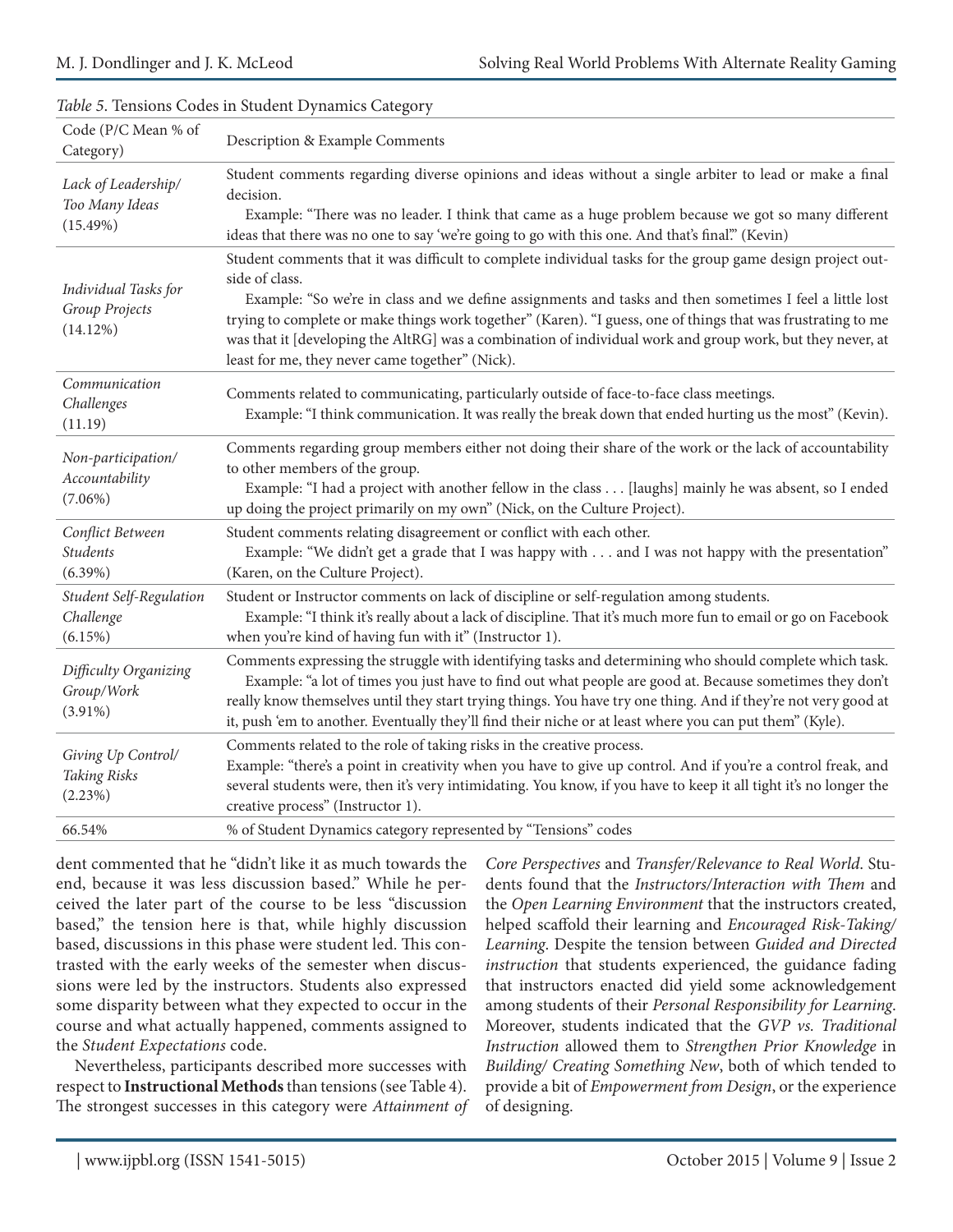| Code (P/C Mean %<br>of Category)                            | Description & Example Comments                                                                                                                                                                                                                                                                                                                                                                                                                                                                                                                    |
|-------------------------------------------------------------|---------------------------------------------------------------------------------------------------------------------------------------------------------------------------------------------------------------------------------------------------------------------------------------------------------------------------------------------------------------------------------------------------------------------------------------------------------------------------------------------------------------------------------------------------|
| Learning From<br>Peers<br>(13.67%)                          | Student comments regarding the value of learning from peers, often stating it's more valuable than learning from instructors.<br>Example: "Learning through that, learning through other people, your peers has kind of showed me that<br>there is a little bit more to the world than what I originally thought. And you don't learn so much from what just<br>the teacher is teaching you. You learn from your fellow classmates" (Karen).                                                                                                      |
| Synergy/Close<br>Relationships<br>(7.79%)                   | Passages regarding the friendships and/or synergy they developed with each other.<br>Example: "I think probably the first success was the first presentation that we did. And Nick and I actually<br>worked together and we were able to work from a distance. We had really stimulating conversations. And I felt<br>like when we gave our presentation all that you could, you know, that it was synergistic. That you could tell that<br>we had formed a team well and a friendship's come out of it" (Karen).                                 |
| Personal<br>Responsibility to<br>Group<br>$(6.41\%)$        | Passages in which students describe a heightened sense of personal responsibility because they don't want to let<br>down their team.<br>Example: "Well, with the group projects, it was always important to me to, in fact it was more important to<br>me actually, to participate or to have more participation and to put more effort into group projects than it was<br>individual projects I'm a lot more dependable if I'm afraid I'm going to disappoint somebody, in a way that I'm<br>afraid it's going to hurt them in some way" (Nick). |
| Peer Teaching/<br>Sharing Life<br>Experiences<br>$(3.24\%)$ | Comments in which students describe sharing their prior knowledge or life experiences so that others can learn<br>from them.<br>Example: "I am the eldest person in the class, with the most life experience, aside from one of the instructors,<br>and so I've tried to help teach because some of the other classmates are so young" (Karen).                                                                                                                                                                                                   |
| Roles/Others'<br>Strengths as Assets<br>(2.35%)             | Passages in which students describe identifying others' strengths so that they can leverage those strengths for the<br>benefit of the group or project.<br>Example: "to understand what everybody, the other students, what they do better and then use those assets to<br>give 'em a certain job. And with that you're able to better build, and to efficiently create a game" (Les).                                                                                                                                                            |
| 33.47%                                                      | % of Student Dynamics category represented by "Successes" codes                                                                                                                                                                                                                                                                                                                                                                                                                                                                                   |

#### *Table 6*. Successes Codes in Student Dynamics Category

#### **Student Dynamics**

Participants did express a number of tensions related to dynamics among students**.** Table 5 details the tensions codes in the **Student Dynamics** category, which seemed to outweigh the successes in terms of the percentage of passages and characters of text. Of these tensions, the *Lack of Leadership* among students was the strongest, followed by the difficulty completing *Individual Tasks for Group Projects* between class meetings and *Communication Challenges*. Considerably less significant, but still present were *Non-participation/Accountability to Group*, as well as some *Conflict Between Students*. One of the course instructors felt that much of the tension among students was due to the *Student Self-Regulation Challenge*, suggesting students would rather be on Facebook or other social media than working on coursework. While the other course instructor also observed that students had trouble "managing themselves and the tasks they had to do," she's not as certain that they were pursuing more fun. Near the end of the semester, when she noted that students were not completing game development tasks outside of class because they had gotten stuck on some detail that they weren't sure about, she asked them why they didn't call someone, or email, or post a question in the wiki or the discussion board. The response was, "Are we allowed to do that?" For some reason, it simply had not occurred to them, once they had been assigned a task by the group, that it would be appropriate to seek help. The process proceeded more smoothly after the misperception was discovered, but discovery came late in the semester.

Although the tensions among students outweighed the successes, students expressed considerable appreciation for learning with others (see Table 6). They enjoyed *Learning from Peers* and developed *Synergy/Close Personal Relationships* with each other. Despite occasional lapses in participation or accountability to the group, students did feel *Personal Responsibility to Group* and expressed benefiting from *Peer Teaching/Sharing Life Experiences*. Additionally, students were able to assign *Roles* that made use of each *Others' Strengths as Assets* in the design process.

#### **Curriculum and Assessment**

Similar to **Student Dynamics** category, researchers found considerably more tensions in the **Curriculum & Assessment**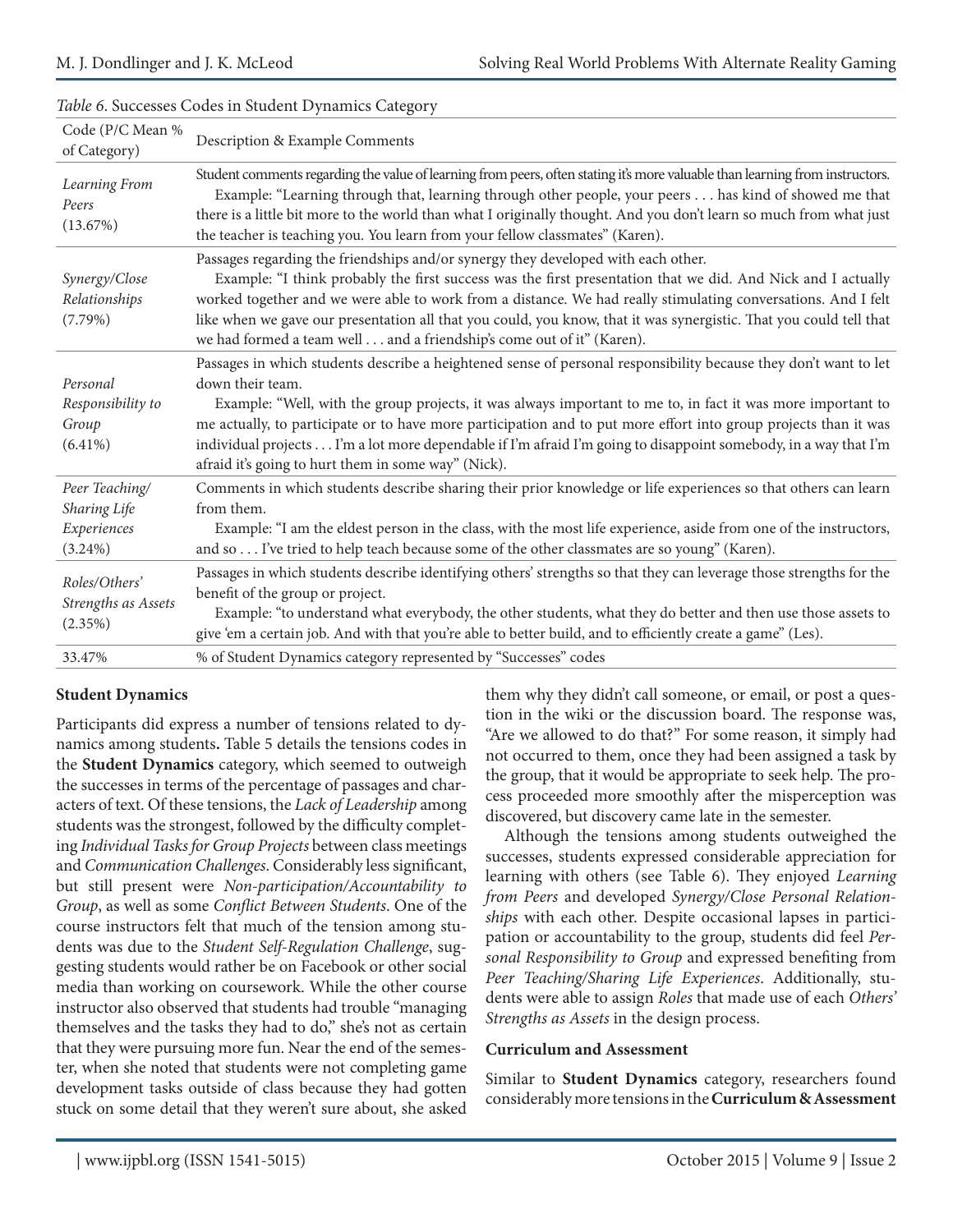| Code (PC Mean<br>% of Category)                    | Description & Example Comments                                                                                                                                                                                                                                                                                                                                                                                                                                                                                                                                                                                                                                                                                                                                                 |
|----------------------------------------------------|--------------------------------------------------------------------------------------------------------------------------------------------------------------------------------------------------------------------------------------------------------------------------------------------------------------------------------------------------------------------------------------------------------------------------------------------------------------------------------------------------------------------------------------------------------------------------------------------------------------------------------------------------------------------------------------------------------------------------------------------------------------------------------|
| Contextualizing<br>C&A w/I AltRG<br>(21.71%)       | Comments in which students or instructors describe course assignments/assessments disconnected (or decontex-<br>tualized) from the ARG project.<br>Example: "It seemed like a lot of the projects weren't tied together. I wasn't really sure how the AltRG really re-<br>lated to the first part of the class" (Nick).                                                                                                                                                                                                                                                                                                                                                                                                                                                        |
| Meeting Course-<br>level Objectives<br>$(13.10\%)$ | Largely instructor comments expressing concern that students may not have fully met course-level objectives, par-<br>ticularly for speech and English Composition. "<br>Example: "Not all of the students were taking the course for writing credit, but I know I am very worried about<br>students who took this for Composition II credit going on to literature class and having other professors wonder<br>how in the heck they passed English 1302 [Comp II]" (Instructor 2).                                                                                                                                                                                                                                                                                             |
| Communicating<br>Expectations<br>(12.48%)          | Comments from students or instructors regarding clear communication of standards/criteria for assessing students work.<br>Example: "So that students don't feel completely groundless, it's important to be as specific as possible about what<br>the purpose and goals of an activity are, and how the instructors will evaluate achievement of those goals. This is<br>important in any learning environment, but perhaps more so in one like this" (Instructor 2).<br>"I haven't always felt that you know my assignments or my grade were as well defined as I would like them. I<br>mean, like in some of the speeches that I had given, I just get a grade. It's a subjective assessment. So like, I don't<br>know what the difference between a 94 and a 95 is" (Nick). |
| Covering<br>Material/Content<br>(8.78%)            | Largely comments from instructors regarding direct instructor covering discrete course level objectives.<br>Example: "I'm not comfortable with what little we covered in speech. I'm not comfortable with the lack of diver-<br>sity of literature that my other classes get we heavily drilled them in Humanities and not enough in Literature.<br>Literature got the short shrift this time" (Instructor 1).                                                                                                                                                                                                                                                                                                                                                                 |
| Assessing Core<br>Perspectives<br>$(5.26\%)$       | Mostly comments from instructors pertaining to assessing students' attainment of the state "core perspectives"—the<br>goals/outcomes of general education programs.<br>Example: "So the overarching premise of this course was to shift state level assessment outcomes to course level<br>and see if course level goals could be accomplished by focusing on those higher level objectives. And think that we<br>have more than amply hit those state level objectives" (Instructor 2).                                                                                                                                                                                                                                                                                       |
| "Learn then<br>Apply" Approach<br>$(4.02\%)$       | Comments regarding assessments or activities early in the course as compared to those that came later in the game<br>design phase of the course.<br>Example: "So what happened then is that the assessments early on became a way for students to explore some<br>content and report their findings, but they weren't connected to the game. Although we intended that those explora-<br>tions of content in their culture projects and research papers could be applied to the game, what seemed to happen<br>instead is that all the work with developing the game now is just added work that isn't really a part of the course"<br>(Instructor 2).                                                                                                                         |
| (65.35%)                                           | % of Curriculum & Assessment category represented by "Tensions" codes                                                                                                                                                                                                                                                                                                                                                                                                                                                                                                                                                                                                                                                                                                          |

#### *Table 7*. Tensions Codes in the Curriculum & Assessment category

category than successes (see Table 7). In this category, comments assigned to the code, *Contextualizing Curriculum & Assessments within the AltRG*, represented the strongest tension, and included comments regarding the perceived lack of connection between class assignments or assessments and the process of designing an AltRG. For example, Michael recommended that "for the curriculum of this class, if there is a final project to design the game, the class should be wrapped around that instead of putting it at as the last thing we need to worry about." Nick concurred, observing that he "saw the connections" between the first part of the class and the AltRG project later, "but the connections felt superficial."

*Communicating Expectations* also seemed to be a challenge. While most students found the scoring rubrics, peer comments, and instructor feedback for their presentations and writing assignments to be adequate, one student struggled a bit with what he perceived to be the subjective nature of evaluating speech and writing.

Another strong tension, largely for instructors, was *Meeting Course Objectives*, a tension often experienced in interdisciplinary learning communities comprised of multiple courses, and a challenge in capstone designs aimed at fostering and *Assessing Core Perspectives* (or program level outcomes). For one instructor, this tension was connected to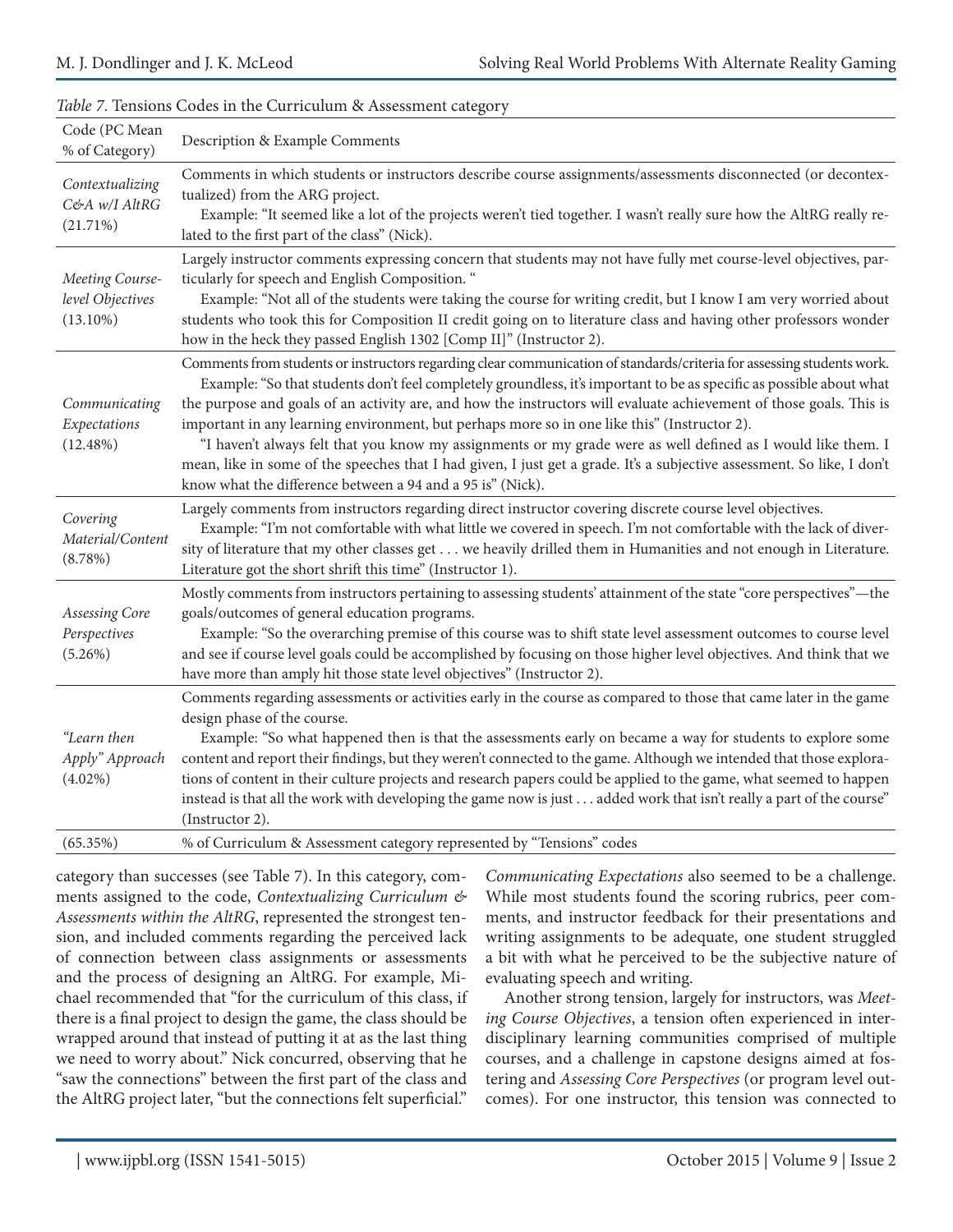| Code (PC Mean % of<br>Category)                   | Description & Example Comments                                                                                                                                                                                                                                                                                                                                                                                                                                                                                                                                                                                                                |  |
|---------------------------------------------------|-----------------------------------------------------------------------------------------------------------------------------------------------------------------------------------------------------------------------------------------------------------------------------------------------------------------------------------------------------------------------------------------------------------------------------------------------------------------------------------------------------------------------------------------------------------------------------------------------------------------------------------------------|--|
| <b>Integrating Disciplines</b><br>$(13.68\%)$     | Comments from students and instructors describing the rich connections made given the interdisciplinary<br>nature of the course.<br>Examples: "I think that's the best part of it because you have to connect a lot of different things the<br>writing and literature and then the technology aspect and integrate them um with different people"<br>(Kevin).<br>"All Learning Community courses are unique in how they blend multiple disciplines, assessments, and<br>that's why I love and believe in these learning communities is that they get something better than They<br>see this connection, they see this whole." (Instructor 1). |  |
| Enjoyed the Course<br>(12.93%)                    | Comments from students that they enjoyed the interdisciplinary and problem-based aspects of the course<br>over more traditional/lecture courses.<br>Example: "What worked for me most of all, I guess this is kind of a new strategy for me, I've always taken<br>classes in sort of a haphazard way, um especially when I was younger, I was always the one who showed up<br>for the exam but hated to go to the lecture, but actually liked to come to this class" (Nick).                                                                                                                                                                  |  |
| Content Establishes Foun-<br>dation<br>$(4.55\%)$ | Comments suggesting that activities in the first part of the course established a foundation for the game<br>design problem in the second part.<br>Examples: "But I can't say that I didn't actually enjoy the stuff beforehand. That it would actually kind<br>of set the foundation, the bricks and all that sort of stuff that lead to the game, so you're able to develop it<br>better" (Les).<br>"[We were] laying a good slab foundation for archetype, myths, stories, story narratives, story boarding"<br>(Instructor 1).                                                                                                            |  |
| Increased Substance<br>$(3.49\%)$<br>(34.65%)     | Comments from students indicating that they found the course to have more "substance" than many of the<br>courses they've taken.<br>Examples: "I think I've gotten more of the meat and more substance" (Karen).<br>"A class like this is setup very nicely. You learn more of a broader base" (Michael).<br>% of Curriculum & Assessment category represented by "Successes" codes                                                                                                                                                                                                                                                           |  |
|                                                   |                                                                                                                                                                                                                                                                                                                                                                                                                                                                                                                                                                                                                                               |  |

#### *Table 8.* Successes Codes in the Curriculum & Assessment category

her philosophical need for *Covering Material*, as opposed to presenting an ill-structured problem and allowing students to discover material as they worked toward solutions to that problem. As she stated in her interview, "I'm not comfortable with what little we covered in speech. I'm not comfortable with the lack of diversity of literature that my other classes get." Further, she questioned, "How is that [the game project] reinforcing Speech? It does bring group dynamics into the equation, which is part of Speech. And we heavily drilled them in Humanities." What her statements suggest is that while students were engaged in practicing the group dynamics that they would have studied in a textbook and perhaps been "heavily drilled" on in her other speech courses, this instructor did not see the value of practice and discovery as opposed to covering that material explicitly. It was because of this epistemological frame that the course took on a *"*learn, then apply*"* sequence during the first part of the semester, so that the instructors might cover some material first. It was believed that students would then apply the covered material to the development of the game. What seemed to happen as a result, however, was that they perceived their activities with developing the game (the writing and presentations associated with game development) to be added work that was less important, "superficial" even, or "an afterthought."

Although the interdisciplinary nature of the course presented some tensions, students found that *Integrating Disciplines*, the strongest success code in this category, allowed them to make connections among disciplines that they wouldn't have otherwise made (see Table 8). Many indicated that they *Enjoyed the Course* because of the interdisciplinary connections, as well as the course activities which compelled active involvement: participating in discussions, giving presentations, and designing the AltRG. They also suggested that found *Increased Substance* in this course as compared to other courses they had taken. Although students indicated that activities in the first part of the course were somewhat disconnected to their design work later, comments assigned to the *Content Establishes Foundation* code indicate that they found value in what they learned early in the course and applied that learning in the game design project.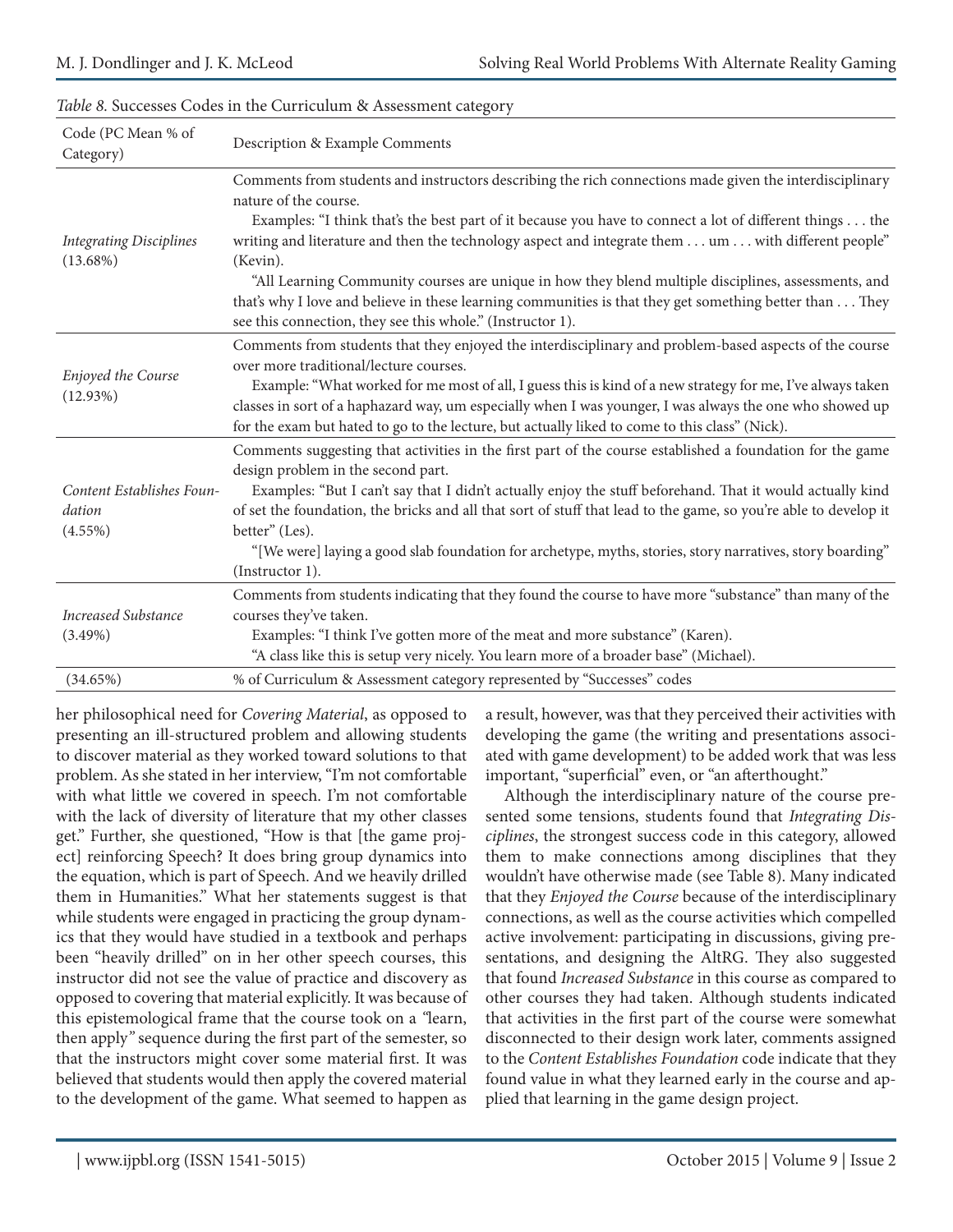|                                                        | ים -----                                                                                                                                                                                                                                                                                                                                                                                                                                                                                                                                                                                                                                                                  |
|--------------------------------------------------------|---------------------------------------------------------------------------------------------------------------------------------------------------------------------------------------------------------------------------------------------------------------------------------------------------------------------------------------------------------------------------------------------------------------------------------------------------------------------------------------------------------------------------------------------------------------------------------------------------------------------------------------------------------------------------|
| Code (P/C Mean % of<br>Category)                       | Description & Example Comments                                                                                                                                                                                                                                                                                                                                                                                                                                                                                                                                                                                                                                            |
| Tech as Impediment<br>to Learning<br>(20.69%)          | Passages indicating the numerous technologies deployed in the course impeded learning.<br>Example: "We were being introduced to so much, so many different types of communication over the<br>internet that it was hard for us to figure out which one everyone else was using" (Kevin).                                                                                                                                                                                                                                                                                                                                                                                  |
| Limitations of<br>LearnLab<br>(8.23%)                  | Passage from one student indicating that the single work station in the LearnLab was a limitation.<br>Example: "In the LearnLabe, people had to have laptops to be working with technology. I'm used to col-<br>laboration where everyone has a computer and everyone has access to the same technology so you can work<br>faster" (Kevin).                                                                                                                                                                                                                                                                                                                               |
| 28.92%                                                 | % of Technology category represented by "Tensions" codes                                                                                                                                                                                                                                                                                                                                                                                                                                                                                                                                                                                                                  |
| Tech as Organizer/ Moti-<br>vator/ Comm<br>(23.73%)    | Passages where students expressed a variety of benefits to using technology, particularly for organizing,<br>engaging others, and communicating more effectively.<br>Example: "We were able to use graphics and video and everything to make our presentation more inter-<br>esting and more active other than just having a plain old text, standard, Powerpoint presentation, that you<br>could just talk, talk, and talk for hours and get bored of it fairly easily without having some sort of image or<br>illustration. Personally I think classes these days for the most part except for experimental ones like this are<br>way too much in the dark ages" (Les). |
| LearnLab Enhancing<br>Learning<br>(23.58%)             | Student comments regarding features of the LearnLab that enhanced their learning.<br>Example: "The classroom we were in was nice for it's technology 'cuz there was only one station. You have<br>much more focus. On one person. On one task. Than when you have multiple peers and people are kind off<br>in their own world" (Kevin).                                                                                                                                                                                                                                                                                                                                  |
| Tech as Tool to<br><b>Improve Learning</b><br>(11.38%) | Distinct from the LearnLab Enhancing Learning code, this code was assigned to comments about technology<br>in general, rather than the technology in the LearnLab classroom.<br>Example: "The more you use technology the more you can do because at least if it's good technology and<br>it's working correctly it can help make the learning easier" (Adam).                                                                                                                                                                                                                                                                                                            |
| Co-Learning w/<br><b>Students</b><br>$(7.02\%)$        | Comments from instructors and students about acquiring technology skills from each other.<br>Example: "it's been terrific in terms of the students have been my teachers in there. I've been a co-learner.<br>And, in many cases, the role reversal has been really neat because they get to exhibit a confidence that I don't<br>have. They've been great tutors and teachers" (Instructor 1).                                                                                                                                                                                                                                                                           |
| Increased Confidence w/<br>Tech<br>(5.35%)             | Comments from students and instructors regarding increased confidence with technology as a result of the<br>course.<br>Example: [At the beginning of the class] "I was feeling a little like I didn't have much to bring to the table<br>for the technology part."                                                                                                                                                                                                                                                                                                                                                                                                        |
| 71.08%                                                 | % of Technology category represented by "Successes" codes                                                                                                                                                                                                                                                                                                                                                                                                                                                                                                                                                                                                                 |

#### *Table 9*. Codes in Technology Category

### **Technology**

**Technology** prompted only a couple of tensions in the course (see Table 9). One student perceived *Technology as an Impediment to Learning*, largely because of the variety of tools students were offered: blogs, online discussion forums, and the class wiki for game design, to name a few. Although students had a variety of tools for communication, they didn't self-organize around a single tool or set of tools that worked well for their unique dynamic. They also pointed out some *Limitations of the LearnLab*, namely that there's only one computer station. However, the successes with technology outweighed the tensions. Students found the technology they learned to use in the course to be useful as a means to *Organize*, *Motivate*, and *Communicate* in their everyday lives. The students who identified the single computer station in the LearnLab as a limitation also identified that as an enhancement since it focused all students on one presenter. Students also indicated that *Technology* was leveraged as a *Tool to Improve Learning,* and reported an *Increased Confidence with Technology*.

#### **Course Format**

Most of the tensions among students presented above were aggravated by the course format, the blended or *Hybrid/Half Online* format that included only *One Meeting Per Week* (see Table 10). The hybrid format might have worked better if the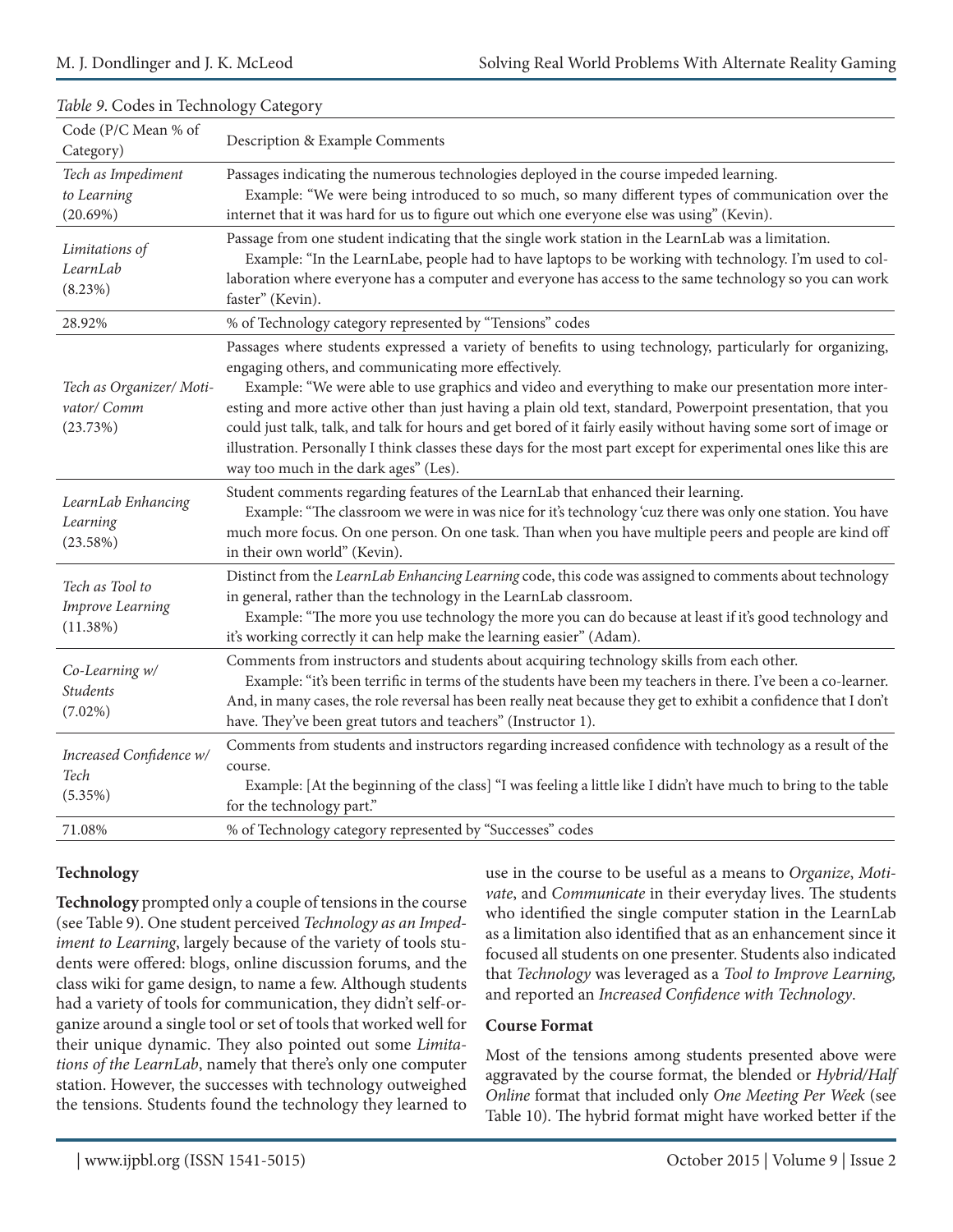| Code (P/C Mean %<br>of Category)                | Description & Example Comments                                                                                                                                                                                                                                                                                                                                                                                                                                                                                                              |
|-------------------------------------------------|---------------------------------------------------------------------------------------------------------------------------------------------------------------------------------------------------------------------------------------------------------------------------------------------------------------------------------------------------------------------------------------------------------------------------------------------------------------------------------------------------------------------------------------------|
| One Mtg. Per Week<br>$(20.64\%)$                | Comments from students that they felt too much time elapsed between class meetings because it met only once<br>a week.<br>Example: "I think it would have done better if it met twice a week instead of the one time" (Les)<br>"I just think the class needs to be offered more often, instead of being just once a week. I think it needs to be<br>one of those consistent ones that at least be two a week or three times a week or something" (Les).                                                                                     |
| Hybrid/Half Online<br>(19.62%)                  | Comments that 50% of the coursework being online was too large a percentage.<br>Example: "You had a lot of 'you need to do this' and 'come back with this.' But I would rather have that as a<br>supplement instead of half the class" (Kevin).                                                                                                                                                                                                                                                                                             |
| Reluctance to Work<br>Online<br>(19.57%)        | Comments from instructors and students suggesting a reluctance to participate in the online components of<br>the course.<br>Examples: "I'm not one of those people that do very well with online classes" (Kevin).<br>"These are people that are constantly on the internet in one form or another. We had a hard time getting ours<br>to do those discussions except for one student. We tried to do peer review online instead of taking up valuable<br>class time. That did not happen. That was another disappointment" (Instructor 1). |
| Inadequate Face<br>Time<br>$(10.99\%)$          | Passages regarding too little time to communicate face-to-face.<br>Example: "It [the hybrid format] didn't give you a whole lot of time for face time so we didn't we kind of<br>missed out on a lot of time that we needed" (Karen).<br>"I like face time with the teacher" (Kevin).                                                                                                                                                                                                                                                       |
| Class Size<br>$(7.41\%)$                        | Comments that the small number of students in the class had a negative impact.<br>Example: "I think what has had something of a negative impact is just six students and believe it or not."                                                                                                                                                                                                                                                                                                                                                |
| 78.23%                                          | % of Course Format category represented by "Tensions" codes                                                                                                                                                                                                                                                                                                                                                                                                                                                                                 |
| Working Together<br>While Separated<br>(13.19%) | Comments that tasks students had to complete for group projects outside of class enhanced their feelings of<br>success or importance.<br>Example: "What I got out of this class most is not necessarily what we talked about in class, it's what we were<br>driven to do, you know, outside of the class. I mean, in that way, it sort of resembles an AltRG, right? You know,<br>with your little sort of task bubbles. In order to come back next week and feel successful, you have to go off and<br>do this mission" (Nick).            |
| Class Size<br>(4.67%)                           | Comments that the small number of students in the class had a positive impact.<br>Example: "But this class kind of stood out in that it was such a small group rather than having 20 or 30<br>people, other people trying to get their ideas in" (Michael).                                                                                                                                                                                                                                                                                 |
| 6-Credit Class<br>$(3.91\%)$                    | Comments on the benefits of the 6-credit learning community.<br>Example: "It's a very good way to get your credits done from just those two subjects [English and Humani-<br>ties]" (Michael).                                                                                                                                                                                                                                                                                                                                              |
| 21.78%                                          | % of Course Format category represented by "Successes" codes                                                                                                                                                                                                                                                                                                                                                                                                                                                                                |

#### Table 10. Codes in the Course Format Category

class met more frequently. However, some students simply did not like that it was *Hybrid/Half Online*. Kevin felt that "you had a lot of 'you need to do this' and 'come back with this," suggesting that he felt that class time could have been devoted to preparing or completing what was "homework" online. Students exhibited a degree of *Reluctance to Work Online*, but only Kevin expressed that he was "not one of those people that do very well with online classes." On the other hand, more of them commented that the course left *Inadequate Face Time*, particularly for developing the game. Although they struggled a great deal with working together at a distance, once students

discovered that they should be communicating with each other outside of class, they expressed feeling successful at *Working Together while Separated*. They had mixed perceptions about the *Class Size*, finding it both a tension and a success. However, they liked that it was a *6-Credit Class*, which was seen as "a very good way to get your credits done."

### **Discussion**

Although analysis of participant interviews yielded significant successes with the course design, several challenges or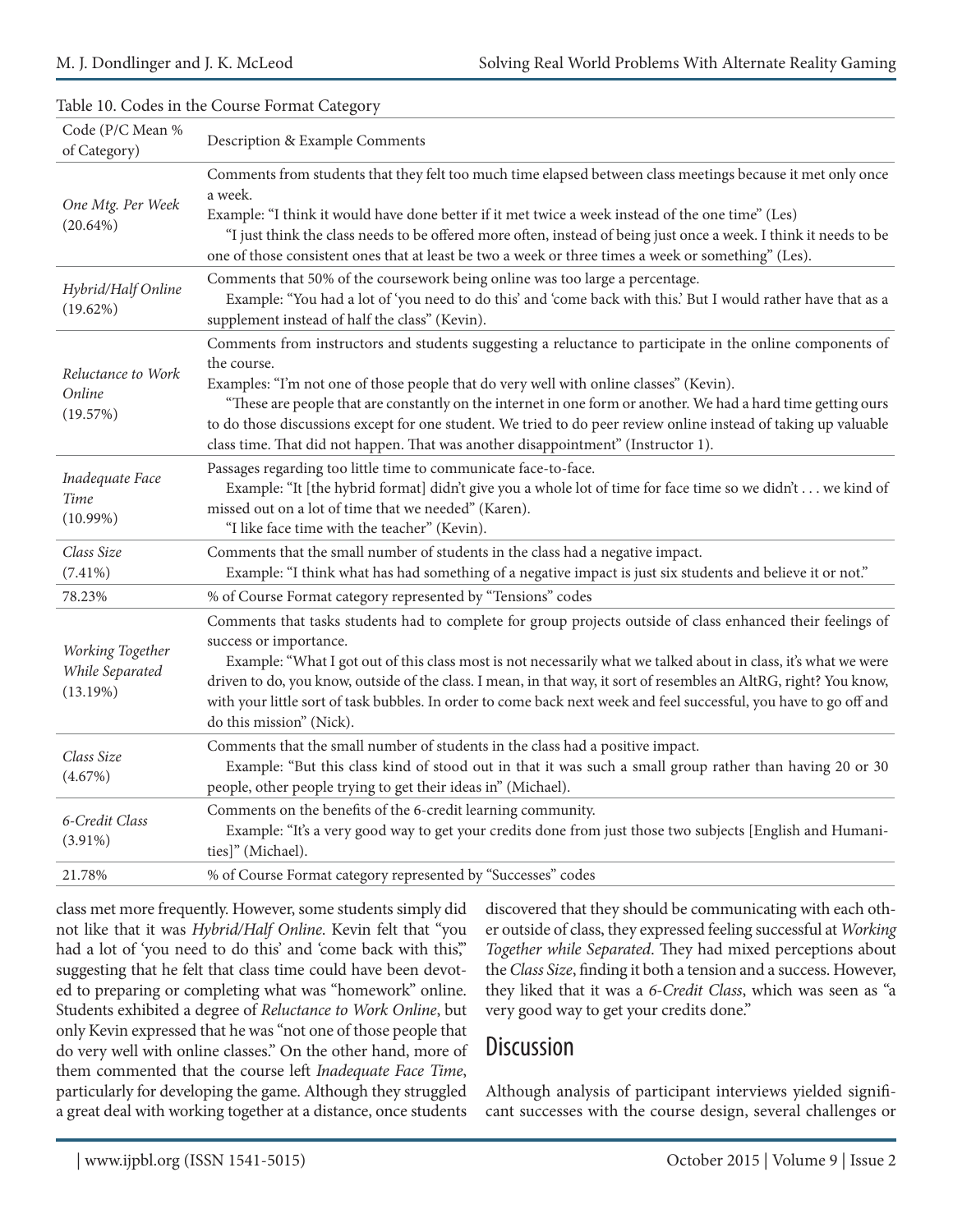tensions also emerged. Here we synthesize key findings from the participant interviews based on analysis of these tensions and successes.

### **Time Necessary for Concept Development**

One of the strongest tensions was the amount of time necessary to develop the game. On one hand, part of this tension was the reduced face time resulting from the hybrid design, as indicated by student comments coded as *Inadequate Face Time* and *One Meeting per Week* in the **Course Format** category. However, much of that was alleviated once students realized that they could and should be communicating with each other at a distance, as noted in the findings related to **Student Dynamics**, particularly comments coded as *Individual Tasks for Group Projects, Difficulty Organizing Group/ Work,* and *Communication Challenges*. Students thought they were to work in isolation on their individual tasks for the game without assistance from peers; thus, when they were uncertain about how to proceed, they stopped working until the next class meeting. It didn't occur to them to simply call someone, post a question in the discussion board, or send an email. On the other hand, face-to-face time is necessary to build consensus. Getting everyone on the same page, establishing a common vision or concept is critical to this effort, and that process takes time (Barron, 2000; Hmelo-Silver, 2004; Savery, 2006). The "learn, then apply" approach was effective in providing a foundation for game concept development (see comments coded as *Content Establishes Foundation* in **Curriculum & Assessment**); however, it considerably shortened the span of time available for game concept development. Since the game was not completed, clearly more development time was needed. Whether this was due to the course sequence or the hybrid nature of the course is less certain.

### **Problem-Based Learning and Instruction**

The tension between guided versus directed instruction was also strong. Comments in the **Instructional Methods** category coded as *Attainment of Core Perspectives* and *Transfer/ Relevance to Real World* indicate that students learned much from developing the game—a project that was much less instructor-directed—but preferred learning with more direction. This finding is not unusual among students accustomed to the directed instruction typified in an education system focused on preparing students for standardized tests (Kelly, 2005; Ladd, 2008; Wasley, 2008). This preference for more direction may have been aggravated by the hybrid delivery mode, as online learning typically requires more self-direction (Cunningham, 2010). Although students enjoyed the creativity, the application of knowledge, discovery of new ideas, and the relevance to their emerging and future

values (see comments coded as *Building/ Creating Something New, Strengthening Prior Knowledge, Transfer/ Relevance to Real World*, and *Empowerment from Design* in **Instructional Methods**), the ill structured nature of the game development project itself also perturbed them, prompting the cognitive conflict that Savery and Duffy (1995) find to be critical to PBL environments. Learning to adapt to challenging situations and to become self-directed are vital skills—ones that cannot be fostered through continuous intervention by instructors (Grabinger, 1996; Jonassen, 1999). Finding the appropriate balance between directing students and allowing them to develop these skills themselves can be difficult, as indicated by instructor comments coded as *Encouraging vs. Forcing* in **Instructional Methods**. Nevertheless, students recognized the need to become more self-directed and take personal responsibility for their learning from the game design scenario (see comments coded as *Personal Responsibility for Learning*). Indeed, one student indicated that this recognition came "*more so from this class than any of the others.*" Personal responsibility for learning and self-direction are critical skills called for in the AAC&U poll, which informed the design (Peter D. Hart Research Associates, 2008). Equally important were the interdisciplinary connections that students made in the course (see comments coded as *Integrating Disciplines* and *Increased Substance* in **Curriculum & Assessment**). Although instructors were concerned with how well students may (or may not) have met course level objectives (see *Meeting Course Objectives*, *Covering Material*, and *Assessing Core Perspectives* in **Curriculum & Assessment**), the AAC&U poll also calls for engagement with big questions, critical and creative thinking about complex problems, and application of knowledge and skills in diverse settings and innovative ways (Peter D. Hart Research Associates, 2008). The interdisciplinary and problem-based aspects of the course gave them much more than the fine-grained objectives in oral and written communication courses.

### **Project Leadership**

Another tension among students was the lack of leadership, which further illuminates the tension between directed and guided instruction (see comments coded as *Lack of Leadership/Too Many Ideas* in **Student Dynamics**). At one point in the game development phase, students discussed their need for a leader, a designated person who would serve as final arbiter to keep things going. However, they appointed one of the instructors rather than a peer. None of them wanted the responsibility, and they all wanted more direction. The struggle to coordinate group processes and tasks is a common challenge in collaborative problem-solving environments (Barron, 2000; Kim & Hannafin, 2011). Students' uneasiness with the lack of direction was compounded by the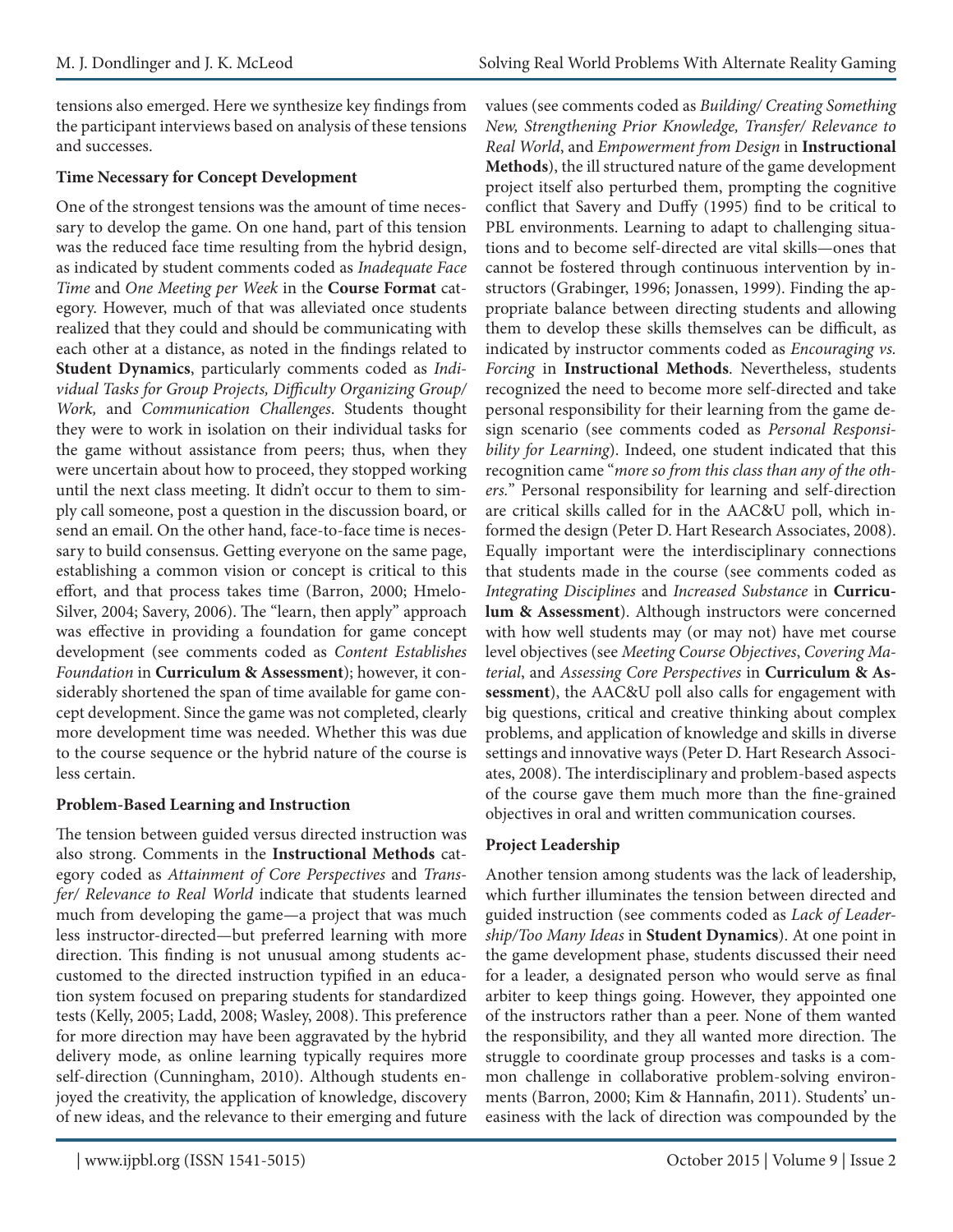dwindling time and impending end of the semester; being told what to do speeds things up. Other tensions among students related to self-regulation, participation, and individual accountability, as noted in comments coded as *Non-participation/ Accountability* and *Student Self-Regulation Challenge*  in **Student Dynamics.** These tensions are not uncommon in collaborative or cooperative learning designs, including PBL environments (Barron, 2000; Hmelo-Silver, Duncan, & Chinn, 2007; Johnson & Johnson, 1994; Kim & Hannafin, 2011). Despite these challenges, this group of students learned from each other and preferred that mode to learning from the teacher, as noted in comments coded as *Learning from Peers*, *Synergy/Close Relationships*, *Personal Responsibility to Group*, and *Peer Teaching/Sharing Life Experiences*. These findings are consistent with the goals and outcomes for collaborative and problem-based learning environments (Hmelo-Silver, Duncan, & Chinn, 2007; Savery, 2006). Indeed, they are also goals (if not discrete performance objectives) in the study of speech and interpersonal communications, despite one instructor's concern about how little they were "covered" (see comments coded as *Covering Material* in **Curriculum & Assessment**).

#### **Format of Course Delivery**

Clearly the hybrid delivery mode had an impact on the time necessary to build consensus and to develop the game, as suggested by comments coded as *Hybrid/Half Online* in **Course Format**. However, this may have been an issue with the sequence of the course and the fact that activities in the first part of the course weren't connected directly to game development, as indicated in comments assigned to the *Sequence/ Time to Design AltRG* code in **Instructional Methods** as well as *Contextualizing Curriculum & Assessments within the AltRG* in **Curriculum & Assessment**. Another interpretation might be that student dependence on directed instruction made them dislike the hybrid format rather than the hybrid detracted from the meeting time necessary to develop the game. As discussed previously, self-direction seemed to play a role in the tension with the hybrid format. However, it does not appear to be an aversion to technology that kept students from engaging with each other online (see comments in **Technology** category). Perhaps a greater contributor to this tension was that the course only met once a week (see comments coded as *One Mtg per Week* in **Course Format**). It's quite possible that if the class met more frequently, rather than for more hours (twice a week for an hour and a half, for example) student perceptions might have been quite different. More frequent class meetings could make course tasks more routine and increase student accountability to each other. It's also possible that had game development occurred throughout the semester, students might have been more engaged in

online communication from the start and throughout the semester (Belland, Kim, & Hannafin, 2013; Savery, 2006).

# Implications

The findings from this study bear implications for implementing problem- and technology-based learning designs intended to promote the development of complex problem solving skills and creative thinking. Although these implications, to a great extent, are specific to this instructional design scenario, we also suggest ways that they might apply to scaffolding complex problem solving in other team-based learning environments. Of these implications, one pertains specifically to cognitive scaffolding for problem-solving, while the other two might be better described as scaffolds for the social negotiation requisite to solving problems in teams.

### **Begin Concept Development Early**

Although much of the learning that the course was designed to foster can be attributed to both parts of the course (the "learn" phase early in the term and the "apply" phase later), in problem-based learning environments designed around a central problem scenario for an entire course, it's critical to allow students to begin concept development from the onset of the course, whether the concept they are developing is a game narrative or the solution to some other sort of complex problem. The "learn, then apply" approach was effective in scaffolding students' disciplinary thinking, and course designers still believe that game development can begin after some initial work with course content. However, beginning to discuss the overarching game *concept* can and should begin fairly early. Grappling with conceptual understanding and building a shared understanding with others in a team takes time (Barron, 2000; Belland, Kim, & Hannafin, 2013; Jonassen & Hung, 2008). Moreover, content devoid of the context of the problem-based scenarios results in sterile, inert knowledge that is not easily transferred to the problem scenario. Such context allows discussion and consensus building to focus on how the content applies to the concept they are currently building, how it might apply to other contexts, and ultimately a deeper understanding of the content, context, and other applications beyond either. In short, it would facilitate the "questioning," "argumentation," "modeling," and to a certain extent, "analogical encoding" that Jonassen (2011) describes as cognitive scaffolds for problemsolving. Beginning concept development in the early weeks need not detract from other course activities. Indeed, it could enhance them by providing a situated context for them. In fact, the Preparation for Future Learning (PFL) approach advocates for situating students within a problem context before they have any foundation for their work (Swan et al.,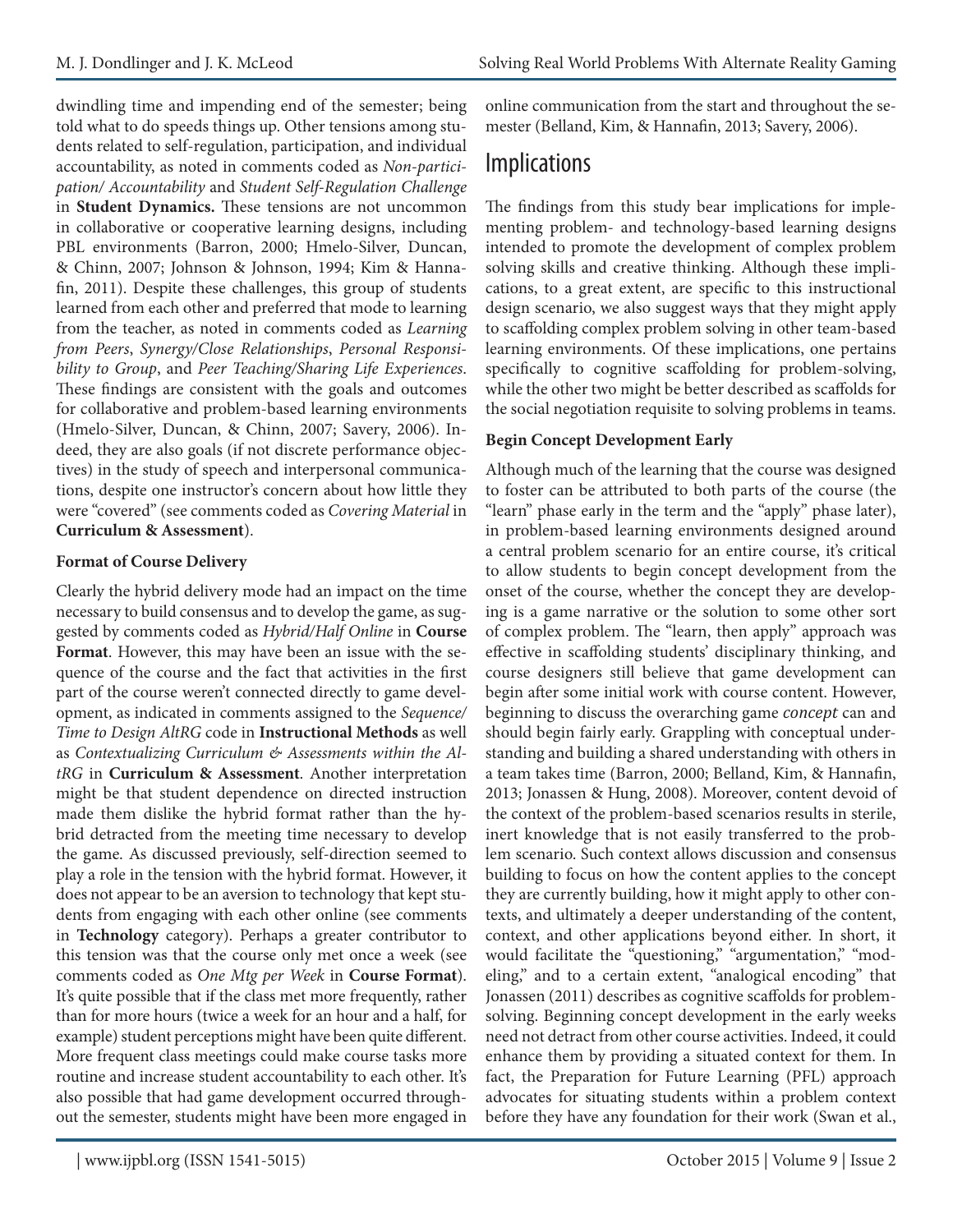2013). Through this early work, students "internalize key dimensions of these problems" (p. 92) which can then prepare them for more formalized learning (Swan et al., 2013). For example, if students had already begun to establish an overarching game concept when they gave their culture presentations, the discussion that followed each presentation could have been an evaluation of what parts of the literary and artistic production of the culture presented applied to the game concept. As it were, students were beginning development of the game concept at that time. Had they completed even initial ideation before beginning their culture projects, the proposals and research bibliographies that were components of this project could have been situated to a more relevant context than the class itself (Brown, Collins, & Duguid, 1989; Lave & Wenger, 1991). Students perceived these assignments as busywork, rather than an integral part of the game development process, which they could and should have been (Belland, Kim, & Hannafin, 2013; Hickey et al., 2006; Savery, 2006). Moreover, students likely would have been more engaged during the culture presentations—reflecting on which artifacts, archetypes, images, and ideas applied to the game concept they had identified. They sat through these presentations and gave feedback to each other, but little of what they heard, read, and discussed informed the development of the game, beyond that each level of the game "took place" in one of the regions of the world explored in these culture projects.

#### **Foster Interdependence Among Students**

One of the course successes was the self-direction it obliged students to develop. While the hybrid format did decrease the amount of face-to-face contact, whether or not students would have developed this self-direction if the class met six hours a week instead of three is not as clear. Regardless, students should not feel hindered by the delivery mode of a course. Clearly the class needed to meet more frequently, and instructors needed to more clearly communicate that they expected students to work together while apart. Using technology with which students routinely communicate might also promote greater interdependence (Bonk & Zhang, 2008). While half of the students routinely logged into the course management system because they were using it for other courses, the other half did not do so habitually. Moreover, email reminders were not particularly effective with students who rely more heavily on their cell phones and instant messengers. Web tools such as Twitter or Remind 101 could be leveraged to reach students on their mobile devices and keep them more instantly in touch. The caution in using such tools, however, is to employ them in a way that enables students to support one another rather than increase their reliance on the instructor (Johnson & Johnson, 1994). Engaging students' personal interests and prior experiences by

beginning game concept development earlier, so that they're not directed to communicate with each other, but are eager to do so, might also encourage more interdependence (Belland, Kim, & Hannafin, 2013).

### **Enable Group Self-Organization**

Engaging students in the problem scenario and fostering interdependence early on could also allow students to better self-organize (Barron, 2000). As students indicated, identifying each other's strengths takes time. Getting students into small and large groups earlier could better allow these strengths to emerge, so that students can assign and shift roles with greater facility (Brush & Saye, 2001). In this pilot course, student leaders emerged in the small group projects early on, but the class had more difficulty appointing those roles during the game development project because their concept for the game and their familiarity with each other's skills and abilities relative to the entire group were still emerging. Scott (2014) delineates this dynamic in the team level characteristic she named Learning Team collaboration. This characteristic includes three elements: (1) sharing responsibility for learning and action; (2) questioning and challenging ideas; and (3) climate of openness, trust, and encouragement. In this study, students seemed to have enough prior experience with "typical" school projects that they were able to self-organize effectively when working on presentations, research papers, and proposals. However, the team dynamics of PBL and game development were very different for them, and they were less able to effectively transition their self-organization. This is certainly a challenging skill, one that is much needed in the real world with team members of varying experience (Savery, 2006).

# Limitations and Future Directions

Characteristics of this study do pose limitations to conclusions that may be drawn from it and applied to the body of knowledge regarding game- and problem-based instructional designs. First, one of the authors and researchers for this study was also the primary designer of the GVP, as well as one of the two instructors who taught the course. These multiple roles provide additional insight into the research questions, but they also compromise claims to objective distance from the case under study. The number of participants in the study also limits the assertions that can be made from it. Moreover, the course was designed as a capstone for the academic transfer program at the college of implementation. However, three of the six student participants were technical program students in the college's Interactive Simulation and Game Technology program. Consequently, those participants had not been exposed to the full range of general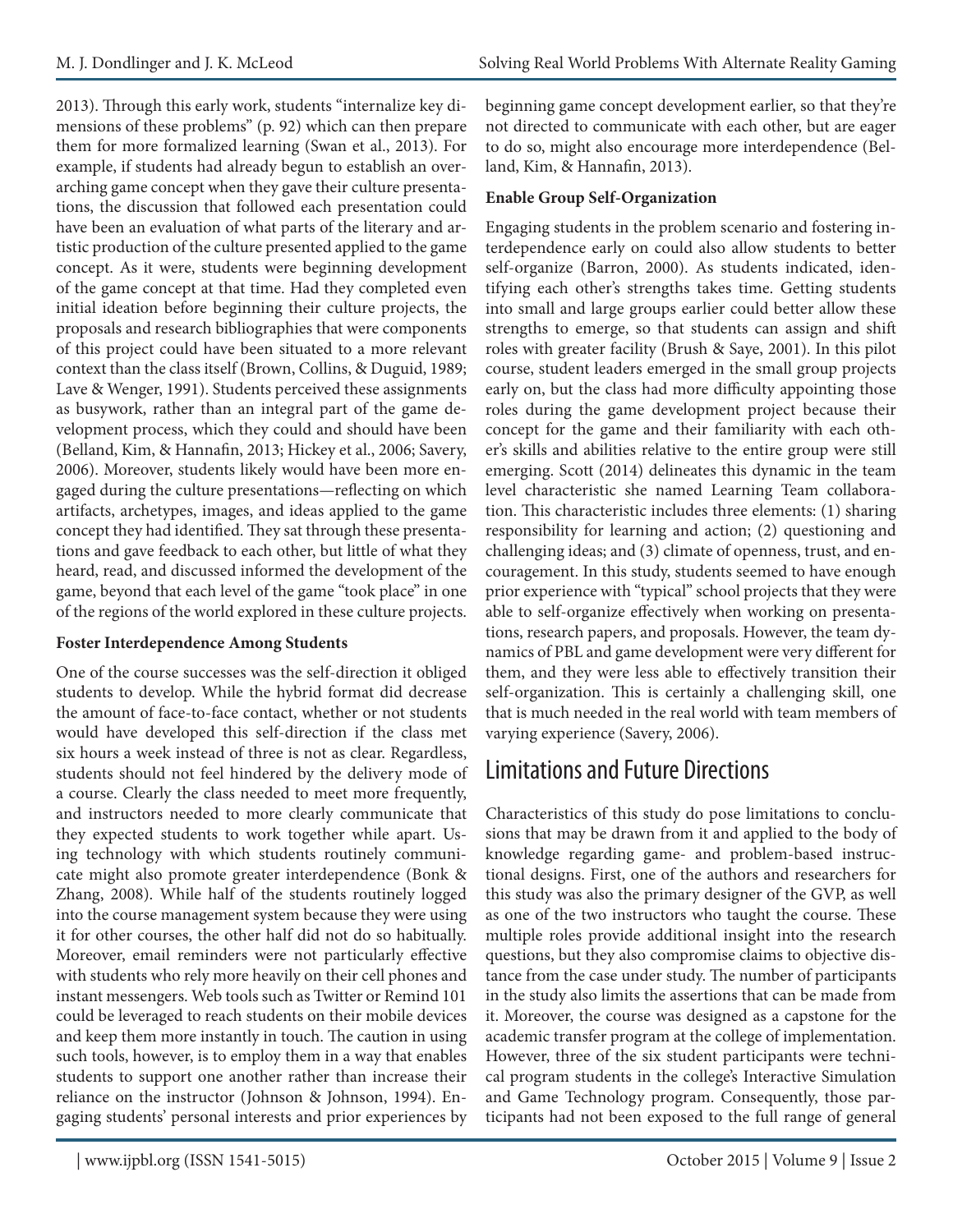education courses that other participants had experienced, but did have experience with game design and development which influenced their perceptions of that aspect of the course design. Finally, because this research design does not compare the GVP with other capstone course designs, the results cannot support claims that this design scenario is better than others. Conclusions should be limited to assertions regarding the relative success or failure of problem or projectbased methods as the foundation for meaningful capstone experiences, rather than the game design scenario itself.

Although this pilot implementation of the GVP met with some success, a direction for future research is to compare these results with those from an implementation in which course assignments are contextualized within the game concept development process, which takes place throughout the whole semester. Another area for future exploration is the course format. Comparing the use of the distance learning components to the frequency and duration of class meetings is an area ripe for further research. Examining them both when game concept development begins earlier and course assignments are fully contextualized in the problem scenario will enable us to make better assertions about the role of distance communication tools and student self-direction. Examining how to better scaffold team organization, consensus-building, and project leadership is another area for further research. Finally, a comparison of the GVP to other capstone course designs is another area for future research. At least one other capstone learning community, which employed more traditional methods of instruction, had been developed and implemented at the college where this study was set. Comparing outcomes between these two capstone experiences may illuminate the efficacy of problem- or project-based methods in fostering attainment of the overarching objectives of the academic transfer program.

# References

- Albanese, M. A., & S. Mitchell (1993). Problem-based learning: A review of literature on its outcomes and implementation issues. *Academic Medicine, 68*(1), 52–81.
- Barab, S. A., Thomas, M., Dodge, T., Carteaux, R., & Tuzun, H. (2005). Making learning fun: *Quest Atlantis*, a game without guns. *Educational Technology Research & Development, 53*(1), 86–107. http://dx.doi.org/10.1007/BF02504859
- Barron, B. (2000). Achieving coordination in collaborative problem-solving groups. *Journal of the Learning Sciences, 9*(4), 403–436.
- Belland, B. R., Kim, C., & Hannafin, M. J. (2013). A framework for designing scaffolds that improve motivation and cognition. *Educational Psychologist, 48*(4), 243–270. doi:1 0.1080/00461520.2013.838920
- Bransford, J., Vye, N., Bateman, H., Brophy, S., & Roselli, B. (2003). Vanderbilt's AMIGO project: Knowledge of how people learn enters cyberspace. Retrieved 4/20/2004, 2004, from http://www.vanth.org/mmedia/vanth0103/ vanth0103cd/papers/AmigoWFig.pdf
- Brush, T., & Saye, J. (2001). The use of embedded scaffolds with hypermedia-supported student-centered learning. *Journal of Educational Multimedia and Hypermedia, 10*(4), 333–356.
- Cognition and Technology Group at Vanderbilt. (1993). Anchored instruction and situated cognition revisited. *Educational Technology, 33*(3), 52–70.
- Cunningham, J. (2010). Self-direction: A critical tool in distance learning. *Common Ground Journal, 7*(2), 89–100.
- Davis, E. A., & Linn, M. C. (2000). Scaffolding students' knowledge integration: Prompts for reflection in KIE. *International Journal of Science Education, 22*, 819–837.
- Dondlinger, M. J. (2009). *The Global Village Playground: A qualitative case study of designing an ARG as a capstone learning experience* (Doctoral dissertation). Available from Dissertations and Theses database. (UMI No. 3385782).
- Dondlinger, M. J., & Wilson, D. (2012). Creating an alternate reality: Critical, creative, and empathic thinking generated in the Global Village Playground capstone experience. Thinking Skills and Creativity. http://dx.doi.org/10.1016/ j.tsc.2012.02.001
- Duffy, T. M. & Cunningham, D. J. (1996). Constructivism: Implications for the design and delivery of instruction. In D. H. Jonassen (Ed.), *Handbook of research for educational communications and technology*. New York, NY: Macmillan.
- El-Nasr, M. S. & Smith, B. K. (2006). Learning through game modding. *ACM Computers in Entertainment, 4*(1), 7.
- Glaser, B. G. & Strauss, A. L. (1967). *The discovery of grounded theory: Strategies for qualitative research*. New York, NY: Aldine Publication Company.
- Golan, R., Kyza, E. A., Reiser, B. J., & Edelson, D. C. (April, 2002). Scaffolding the task of analyzing animal behavior with the Animal Landlord software. Paper presented at the Annual Meeting of the American Educational Research Association, New Orleans, LA.
- Guba, E. G., & Lincoln, Y. S. (Eds.). (1989). *Fourth generation evaluation* (2nd ed.). Newbury Park, CA: Sage Publications.
- Hmelo-Silver (2004) Problem-based learning: What and how do students learn? *Educational Psychology Review, 16*(3), 235–226.
- Hmelo-Silver, C. E., Duncan, R., & Chinn, C. A. (2007). Scaffolding and achievement in problem-based and inquiry learning: A response to Kirschner, Sweller, and Clark (2006). *Educational Psychologist, 42*(2), 99–107. http:// dx.doi.org/10.1080/00461520701263368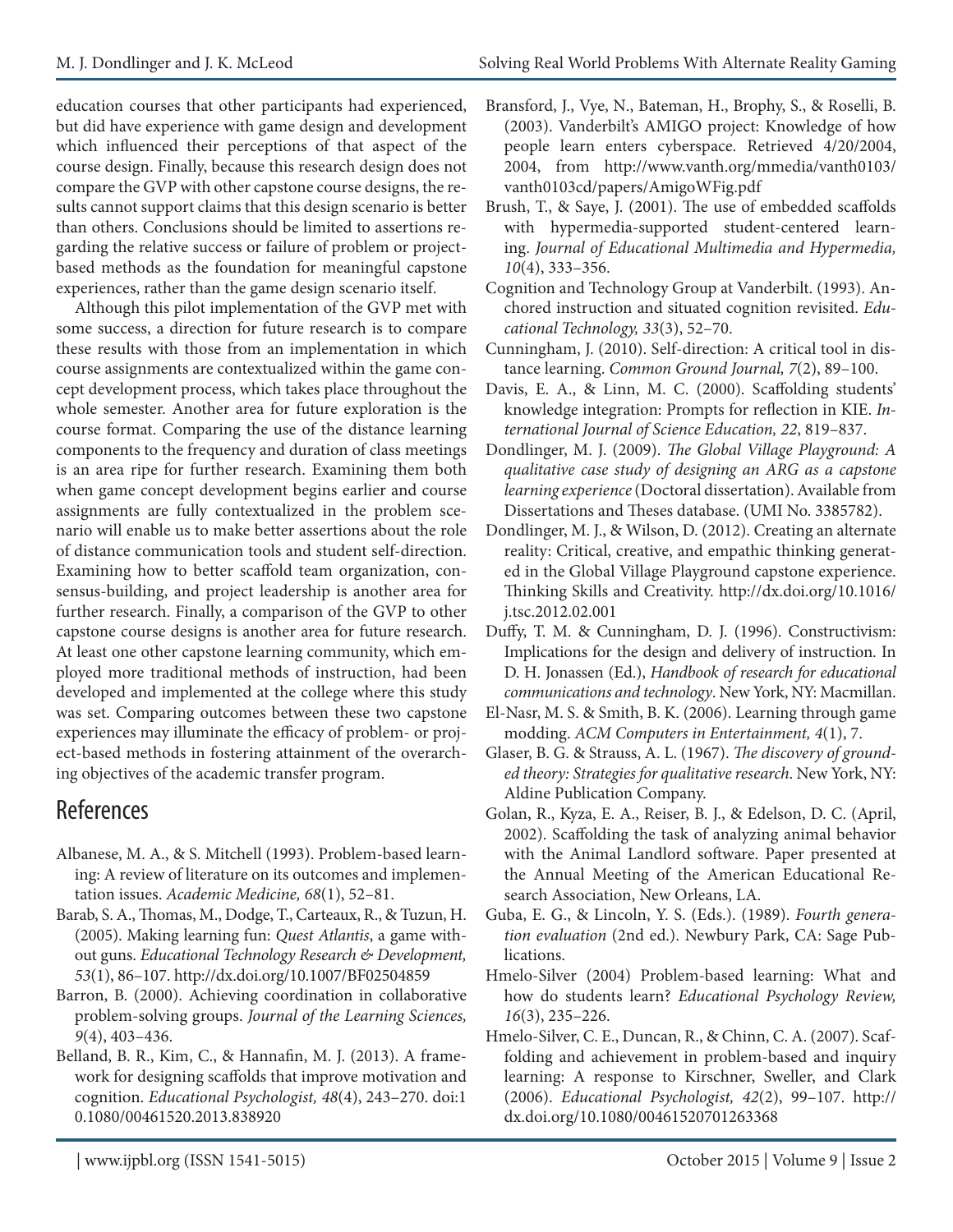- Johnson, D. W., & Johnson, R. T. (1994). *Learning together and alone: Cooperative, competitive, and individualistic learning* (4th ed.). Needham Heights, MA: Allyn and Bacon.
- Jonassen, D., & Hung, W. (2008). All problems are not created equal: Implications for problem-based learning. *Interdisciplinary Journal of Problem-Based Learning, 2*(2), 6–28. http://dx.doi.org/10.7771/1541-5015.1080
- Jonassen, D. (2011). Supporting problem-solving in PBL. *Interdisciplinary Journal of Problem-Based Learning, 5*(2), 95–119. http://dx.doi.org/10.7771/1541-5015.1256
- Kelly, H. (2005). Games, cookies, and the future of education. *Issues in Science & Technology, 21*(4), 33–40.
- Kim, M. C., and Hannafin, M. J. (2011). Scaffolding problem solving in technology-enhanced learning environments (TELEs): Bridging research and theory with practice. *Computers and Education, 56*, 403–417.
- Kirkpatrick, D. L. (1994). *Evaluating training programs: The four levels*. San Francisco, CA: Berrett-Koehler.
- Kirwan, B. & Ainsworth, L. K. (1992). *A guide to task analysis*. London, UK: Taylor & Francis.
- Ladd, H. F. (2008). Rethinking the way we hold schools accountable [Electronic Version]. *Education Week*. Retrieved from http://www.edweek.org/ew/articles/2008 /01/23/20ladd.h27.html
- Lave, J., & Wenger, E. (1991). *Situated learning: Legitimate peripheral participation*. Cambridge, UK: Cambridge University Press.
- Martin, A., & Chatfield, T. (2006). Alternate Reality Games White Paper—IGDA ARG SIG. Mt. Royal, New Jersey, International Game Developers Association.
- McGonigal, J. (2011). *Reality is broken: Why games make us better and how they can change the world*. New York, NY: Penguin.
- McLester, S. (2005). Student gamecraft. *Technology & Learning, 26*(4), 20.
- Nelson, B., Ketelhut, D. J., Clarke, J., Bowman, C., & Dede, C. (2005). Design-based research strategies for developing a scientific inquiry curriculum in a multi-user virtual environment. *Educational Technology, 45*(1), 21–28.
- Peter D. Hart Research Associates. (2008*). How should colleges assess and improve student learning: A survey of employers conducted on behalf of the Association of American Colleges and Universities*. Washington, D.C.: Association of American Colleges and Universities.
- Pink, D. H. (2006). *A whole new mind: Why right-brainers will rule the future*. New York, NY: Riverhead Books.
- Quintana, C., Reiser, B. J., Davis, E. A., Krajcik, J., Fretz, E., Duncan, R. G., . . . & Soloway, E. (2004). A scaffolding design framework for software to support science inquiry. *Journal of the Learning Sciences, 13*, 337–386. http:// dx.doi.org/10.1207/s15327809jls1303\_4
- Reiser, B. J. (2004). Scaffolding complex learning: The mechanisms of structuring and problematizing student work. *Journal of the Learning Sciences, 13*, 273–304.
- Reiser, B. J., Tabak, I., Sandoval, W. A., Smith, B. K., Steinmuller, F., & Leone, A. J. (2001). BGuILE: Strategic and conceptual scaffolds for scientific inquiry in biology classrooms. In S. M. Carver & D.Klahr (Eds.), *Cognition and instruction: Twenty-five years of progress* (pp. 263–305). Mahwah, NJ: Erlbaum.
- Robertson, J., & Good, J. (2005). Story creation in virtual game worlds. *Communications of the ACM, 48*(1), 61–65.
- Robertson, J., Good, J., Keeker, K., Pagulayan, R., Sykes, J., & Lazzaro, N. (2004). Children's narrative development through computer game authoring: The untapped world of video games. Paper presented at the 2004 conference on Interaction design and children: building a community, Vienna, Austria.
- Safflund Institute. (2007). *Information technology workforce skills study*. Boston, MA: Boston Area Advanced Technological Education Connections.
- Savery, J. R. (2006). Overview of problem-based learning: Definitions and distinctions. *Interdisciplinary Journal of Problem-based Learning, 1*(1). http://dx.doi. org/10.7771/1541-5015.1002
- Savery, J. R., & Duffy, T. M. (1995). Problem based learning: An instructional model and its constructivist framework. *Educational Technology, 35*, 31–38.
- Saye, J. W., & Brush, T. (2002). Scaffolding critical reasoning about history and social issues in multimedia-supported learning environments. *Educational Technology Research & Development, 50*(3), 77–96.
- Schmidt, H., Rotgans, J., & Yew, E. (2011). The process of problem-based learning: what works and why. *Medical Education, 45*(8), 792–806. http://dx.doi.org/10.1111 /j.1365-2923.2011.04035.x
- Scott, K. S. (2014). A multilevel analysis of problem-based learning design characteristics. *Interdisciplinary Journal of Problem-Based Learning, 8*(2). http://dx.doi.org /10.7771/1541-5015.1420
- Secretary's Commission on Achieving Necessary Skills. (1991). What work requires of schools: A SCANS report for America. Retrieved from http://wdr.doleta.gov/SCANS/
- Squire, K., Barnett, M., Grant, J. M., & Higginbotham, T. (2004). *Electromagnetism Supercharged!: Learning physics with digital simulation games*. Paper presented at the 6th international conference on Learning sciences, Santa Monica, California.
- Steiner, B., Kaplan, N., & Moulthrop, S. (2006). *When play works: Turning game-playing into learning*. Paper presented at the 2006 conference on Interaction design and children, Tampere, Finland.